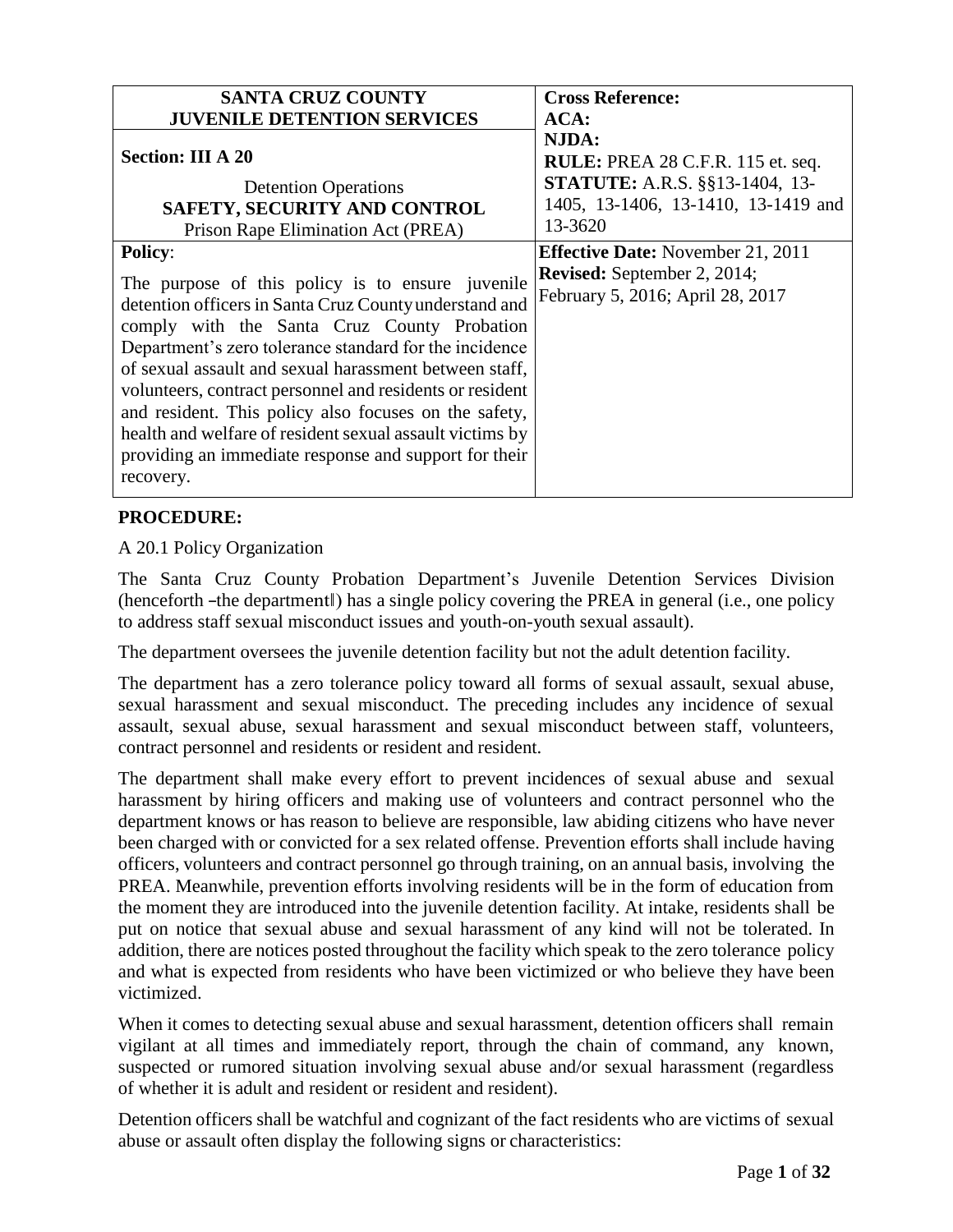a) Uncharacteristic acting out in an effort to stay in separation;

b) Refusal to shower, eat or be in certain less supervised areas;

c) Increased medical complaints and attention seeking, particularly increased concerns regarding sexually transmitted diseases;

d) Withdrawing or isolating themselves;

e) Unexplained bruising;

f) Development of depression or hopelessness;

g) Lashing out in anger or frustration;

h) Developing anxiety, fear or paranoia;

i) Experiencing nightmares;

j) Developing suicidal thoughts or feelings; and,

k) Self abuse or suicidal behaviors.

Detention officers shall be watchful and cognizant of the fact residents who are aggressors often display the following signs or characteristics:

a) May have a history of prior assaults;

b) May be slightly older than the potential victim(s);

c) May have been a victim of sexual assault;

d) May have difficulty controlling anger;

e) May have poor coping skills and/or strategies;

f) May exhibit voyeuristic/exhibitionistic behavior;

g) May have prior charges or convictions for stalking, voyeurism or sex crimes other than rape;

h) May be known in the offender population;

i) May use strong arm tactics, preceded by verbal harassment;

j) May congregate with other aggressors and engage in friendly overtures and subtle intimidation in the showers, the recreation area or elsewhere; and,

k) May engage in blatant sexual harassment such as taunting new youth and being verbally abusive toward other residents concerning their sexual history.

As for responding to incidences of sexual abuse and/or sexual harassment, the department mandates that a detention officer or any other employee (e.g., a probation officer, education program staff, etc.) or volunteer who is a witness to, has knowledge or is suspicious of any inappropriate relationship, sexual activity, assault and/or rape, immediately report the latter to the detention administrator. The preceding shall be done by telephone and/or in person. The detention officer, employee or volunteer shall then prepare and submit a written statement within eight hours of the initial report to the detention administrator, outlining clearly what is known by the detention officer, employee or volunteer. If the detention administrator is not available for some reason, the detention officer, employee or volunteer shall report these types of situations to the chief deputy probation officer immediately. A detention officer or court employee who knowingly fails to report an inappropriate relationship, sexual activity, assault and/or rape shall be subject to disciplinary action, up to and including, termination of employment. Non-court employees shall be reported to their immediate supervisor and law enforcement. Lastly, volunteers shall be reported to law enforcement and shall be banned from continuing to provide services at the juvenile detention center if any allegation of wrong doing is substantiated.

The department's chief deputy probation officer shall serve as the PREA coordinator. Said person shall make time and have authority to develop, implement and oversee the department's efforts to comply with the PREA standards. Since the department only operates one facility, there is no need to designate multiple PREA compliance managers.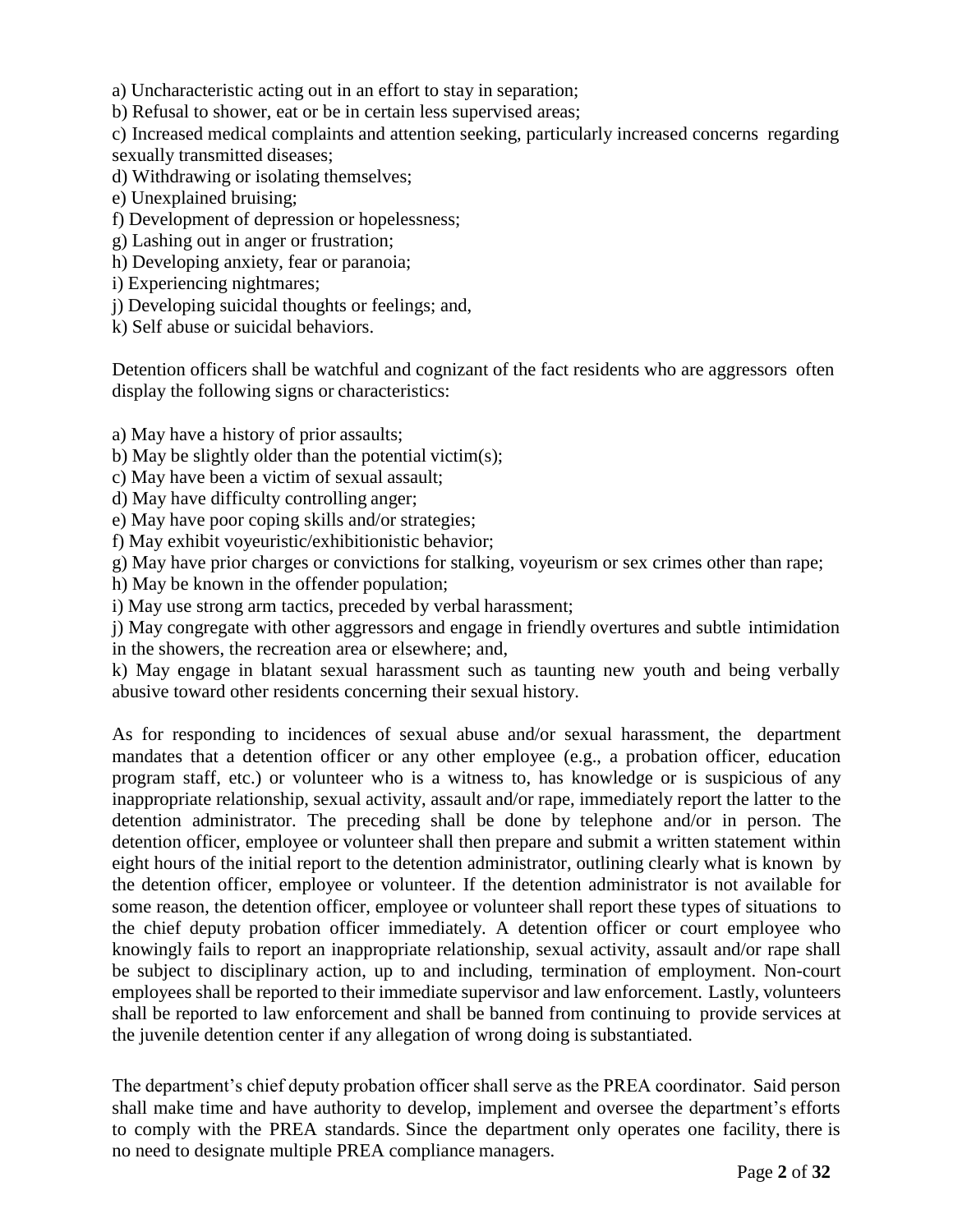The department does not make use of a contractor (i.e., a private agency or other entity) to provide juvenile detention services for Santa Cruz County. Thus, it is not necessary to have a requirement in policy that contracts or contract renewals include the contracting agency's obligation to adopt and comply with the PREA standards. For the same reason, it is not necessary for the department to have something in policy which states the department will engage in contract monitoring of a contractor to ensure compliance with the PREA standards.

# A 20.2 Definitions

## **General Definitions (as set forth in PREA standard 115.5)**

For the purposes of this policy, the term:

*Agency* means the unit of a State, local, corporate, or nonprofit authority, or of the Department of Justice, with direct responsibility for the operation of any facility that confines inmates, detainees, or residents, including the implementation of policy as set by the governing, corporate, or nonprofit authority.

*Agency head* means the principal official of an agency.

*Community confinement facility* means a community treatment center, halfway house, restitution center, mental health facility, alcohol or drug rehabilitation center, or other community correctional facility (including residential re-entry centers), other than a juvenile facility, in which individuals reside as part of a term of imprisonment or as a condition of pre-trial release or post-release supervision, while participating in gainful employment, employment search efforts, community service, vocational training, treatment, educational programs, or similar facilityapproved programs during nonresidential hours.

*Contractor* means a person who provides services on a recurring basis pursuant to a contractual agreement with the agency.

*Detainee* means any person detained in a lockup, regardless of adjudication status.

*Direct staff supervision* means that security staff are in the same room with, and within reasonable hearing distance of, the resident or inmate.

*Employee* means a person who works directly for the agency or facility.

*Exigent circumstances* means any set of temporary and unforeseen circumstances that require immediate action in order to combat a threat to the security or institutional order of a facility.

*Facility* means a place, institution, building (or part thereof), set of buildings, structure, or area (whether or not enclosing a building or set of buildings) that is used by an agency for the confinement of individuals.

*Facility head* means the principal official of a facility.

*Full compliance* means compliance with all material requirements of each standard except for *de minimis* violations, or discrete and temporary violations during otherwise sustained periods of compliance.

*Gender nonconforming* means a person whose appearance or manner does not conform to traditional societal gender expectations.

*Inmate* means any person incarcerated or detained in a prison or jail.

*Intersex* means a person whose sexual or reproductive anatomy or chromosomal pattern does not seem to fit typical definitions of male or female. Intersex medical conditions are sometimes referred to as disorders of sex development.

*Jail* means a confinement facility of a federal, state, or local law enforcement agency whose primary use is to hold persons pending adjudication of criminal charges, persons committed to confinement after adjudication of criminal charges for sentences of one year or less, or persons adjudicated guilty who are awaiting transfer to a correctional facility.

*Juvenile* means any person under the age of 18, unless under adult court supervision and confined or detained in a prison or jail.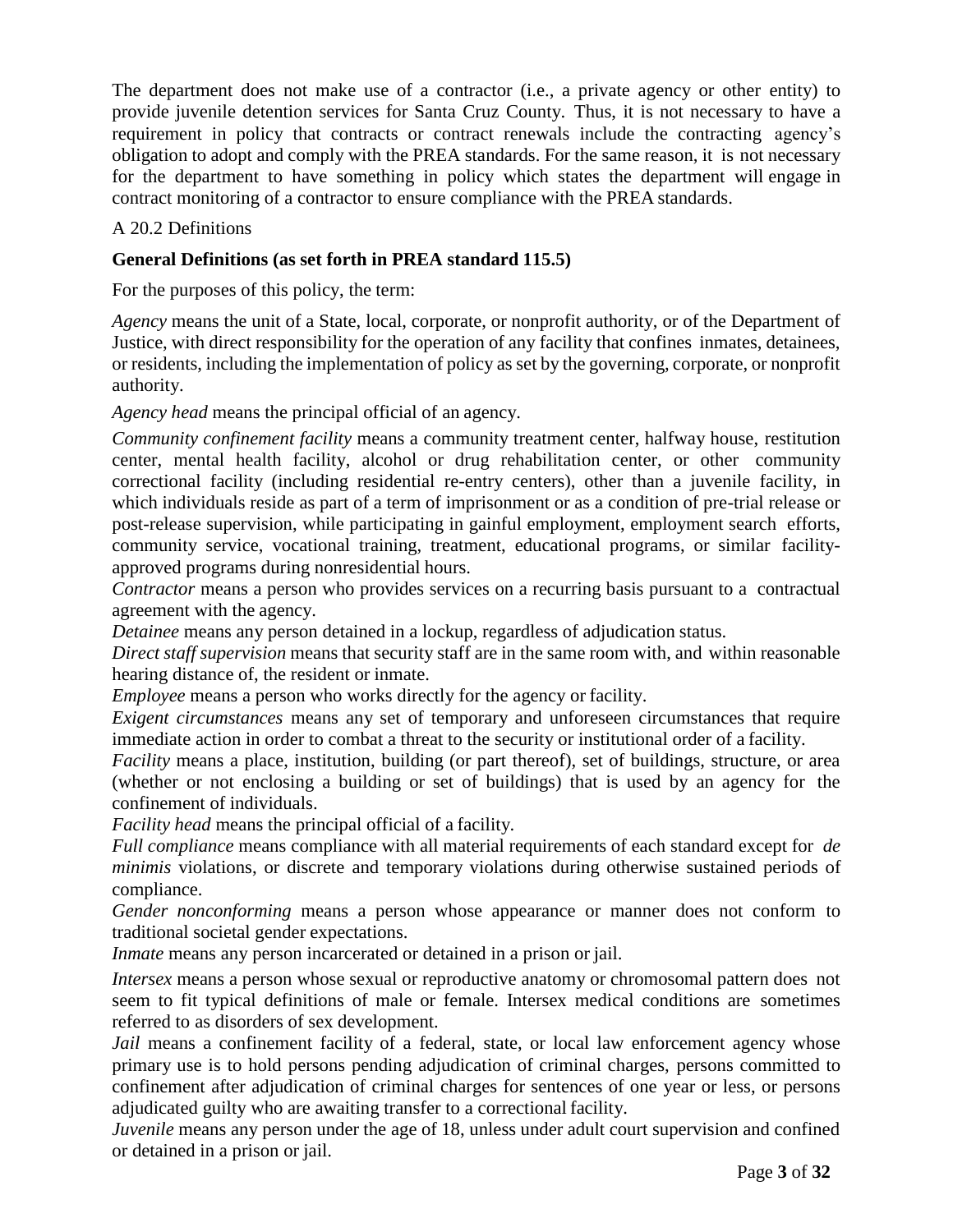*Juvenile facility* means a facility primarily used for the confinement of residents pursuant to the juvenile justice system or criminal justice system.

*Law enforcement staff* means employees responsible for the supervision and control of detainees in lockups.

*Lockup* means a facility that contains holding cells, cell blocks, or other secure enclosures that are:(1) Under the control of a law enforcement, court, or custodial officer; and(2) Primarily used for the temporary confinement of individuals who have recently been arrested, detained, or are being transferred to or from a court, jail, prison, or other agency.

*Medical practitioner* means a health professional who, by virtue of education, credentials, and experience, is permitted by law to evaluate and care for patients within the scope of his or her professional practice. A "qualified medical practitioner" refers to such a professional who has also successfully completed specialized training for treating sexual abuse victims.

*Mental health practitioner* means a mental health professional who, by virtue of education, credentials, and experience, is permitted by law to evaluate and care for patients within the scope of his or her professional practice. A "qualified mental health practitioner" refers to such a professional who has also successfully completed specialized training for treating sexual abuse victims.

*Pat-down search* means a running of the hands over the clothed body of an inmate, detainee, or resident by an employee to determine whether the individual possesses contraband.

*Prison* means an institution under federal or state jurisdiction whose primary use is for the confinement of individuals convicted of a serious crime, usually in excess of one year in length, or a felony.

*Resident* means any person confined or detained in a juvenile facility or in a community confinement facility.

*Secure juvenile facility* means a juvenile facility in which the movements and activities of individual residents may be restricted or subject to control through the use of physical barriers or intensive staff supervision. A facility that allows residents access to the community to achieve treatment or correctional objectives, such as through educational or employment programs, typically will not be considered to be a secure juvenile facility.

*Security staff* means employees primarily responsible for the supervision and control of inmates, detainees, or residents in housing units, recreational areas, dining areas, and other program areas of the facility.

*Staff* means employees.

*Strip search* means a search that requires a person to remove or arrange some or all clothing so as to permit a visual inspection of the person's breasts, buttocks, or genitalia.

*Substantiated allegation* means an allegation that was investigated and determined to have occurred.

*Transgender* means a person whose gender identity (*i.e.,* internal sense of feeling male or female) is different from the person's assigned sex at birth.

*Unfounded allegation* means an allegation that was investigated and determined not to have occurred.

*Unsubstantiated allegation* means an allegation that was investigated and the investigation produced insufficient evidence to make a final determination as to whether or not the event occurred.

*Volunteer* means an individual who donates time and effort on a recurring basis to enhance the activities and programs of the agency.

*Youthful inmate* means any person under the age of 18 who is under adult court supervision and incarcerated or detained in a prison or jail.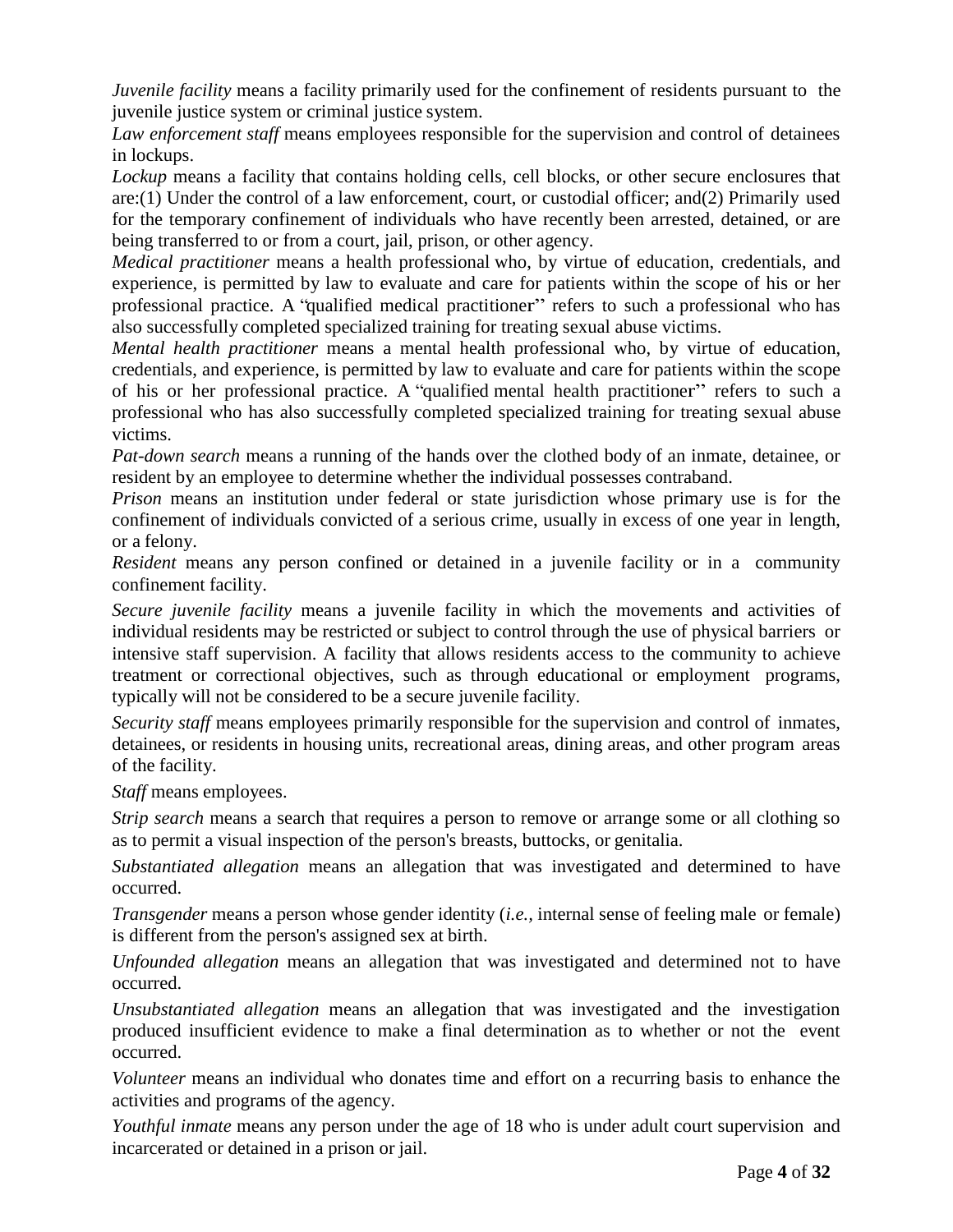*Youthful detainee* means any person under the age of 18 who is under adult court supervision and detained in a lockup.

## **Definitions related to Sexual Abuse (as set forth in PREA standard 115.6)**

For the purposes of this policy, the term:

*Sexual abuse* includes—(1) Sexual abuse of an inmate, detainee, or resident by another inmate, detainee, or resident; and (2) Sexual abuse of an inmate, detainee, or resident by a staff member, contractor, or volunteer.

*Sexual abuse of an inmate, detainee, or resident by another inmate, detainee, or resident* includes any of the following acts, if the victim does not consent, is coerced into such act by overt or implied threats of violence, or is unable to consent or refuse: (1) Contact between the penis and the vulva or the penis and the anus, including penetration, however slight; (2) Contact between the mouth and the penis, vulva, or anus; (3) Penetration of the anal or genital opening of another person, however slight, by a hand, finger, object, or other instrument; and (4) Any other intentional touching, either directly or through the clothing, of the genitalia, anus, groin, breast, inner thigh, or the buttocks of another person, excluding contact incidental to a physical altercation.

*Sexual abuse of an inmate, detainee, or resident by a staff member, contractor, or volunteer* includes any of the following acts, with or without consent of the inmate, detainee, or resident: (1) Contact between the penis and the vulva or the penis and the anus, including penetration, however slight; (2) Contact between the mouth and the penis, vulva, or anus; (3) Contact between the mouth and any body part where the staff member, contractor, or volunteer has the intent to abuse, arouse, or gratify sexual desire; (4) Penetration of the anal or genital opening, however slight, by a hand, finger, object, or other instrument, that is unrelated to official duties or where the staff member, contractor, or volunteer has the intent to abuse, arouse, or gratify sexual desire; (5) Any other intentional contact, either directly or through the clothing, of or with the genitalia, anus, groin, breast, inner thigh, or the buttocks, that is unrelated to official duties or where the staff member, contractor, or volunteer has the intent to abuse, arouse, or gratify sexual desire; (6) Any attempt, threat, or request by a staff member, contractor, or volunteer to engage in the activities described in paragraphs (1) through (5) of this definition; (7) Any display by a staff member, contractor, or volunteer of his or her uncovered genitalia, buttocks, or breast in the presence of an inmate, detainee, or resident, and (8) Voyeurism by a staff member, contractor, or volunteer.

*Sexual harassment* includes—(1) Repeated and unwelcome sexual advances, requests for sexual favors, or verbal comments, gestures, or actions of a derogatory or offensive sexual nature by one inmate, detainee, or resident directed toward another; and (2) Repeated verbal comments or gestures of a sexual nature to an inmate, detainee, or resident by a staff member, contractor, or volunteer, including demeaning references to gender, sexually suggestive or derogatory comments about body or clothing, or obscene language or gestures.

*Voyeurism by a staff member, contractor, or volunteer* means an invasion of privacy of an inmate, detainee, or resident by staff for reasons unrelated to official duties, such as peering at an inmate who is using a toilet in his or her cell to perform bodily functions; requiring an inmate to expose his or her buttocks, genitals, or breasts; or taking images of all or part of an inmate's naked body or of an inmate performing bodily functions.

The following are definitions of sexual acts, indecent exposure, public sexual indecency, etc. It is imperative detention officers be familiar with the various definitions so there is no doubt when it comes to what may constitute a criminal act (i.e., as it relates to staff and/or resident sexual misconduct or assault). For information involving the type of felony associated with each offense, officers are encouraged to look up the various statutes.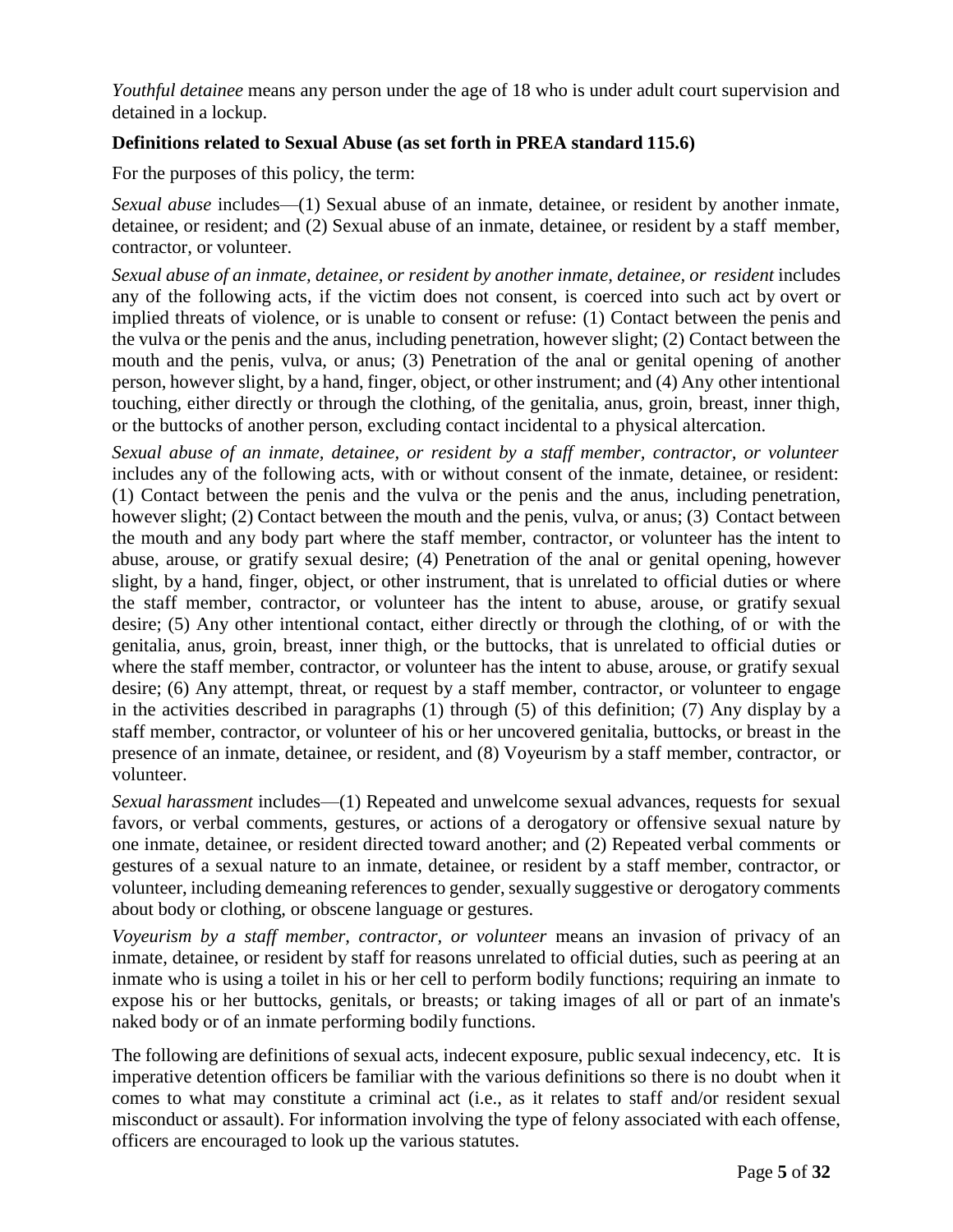# **Definitions of Sexual Acts pursuant to A.R.S. §13-1401**

1. "Oral sexual contact" means oral contact with the penis, vulva or anus.

2. "Sexual contact" means any direct or indirect touching, fondling or manipulating of any part of the genitals, anus or female breast by any part of the body or by any object or causing a person to engage in such contact.

3. "Sexual intercourse" means penetration into the penis, vulva or anus by any part of the body or by any object or masturbatory contact with the penis or vulva.

4. "Spouse" means a person who is legally married and cohabiting.

5. "Without consent" includes any of the following:

(a) The victim is coerced by the immediate use or threatened use of force against a person or property.

(b) The victim is incapable of consent by reason of mental disorder, mental defect, drugs, alcohol, sleep or any other similar impairment of cognition and such condition is known or should have reasonably been known to the defendant. For purposes of this subdivision, "mental defect" means the victim is unable to comprehend the distinctively sexual nature of the conduct or is incapable of understanding or exercising the right to refuse to engage in the conduct with another.

(c) The victim is intentionally deceived as to the nature of the act.

(d) The victim is intentionally deceived to erroneously believe that the person is the victim's spouse.

# **Definition of Indecent Exposure pursuant to A.R.S. §13-1402**

A person commits indecent exposure if he or she exposes his or her genitals or anus or she exposes the areola or nipple of her breast or breasts and another person is present, and the defendant is reckless about whether the other person, as a reasonable person, would be offended or alarmed by the act.

# **Definition of Public Sexual Indecency pursuant to A.R.S. §13-1403**

A person commits public sexual indecency by intentionally or knowingly engaging in any of the following acts, if another person is present, and the defendant is reckless about whether such other person, as a reasonable person, would be offended or alarmed by the act:

- 1. An act of sexual contact.
- 2. An act of oral sexual contact.
- 3. An act of sexual intercourse.
- 4. An act of bestiality.

A person commits public sexual indecency to a minor if the person intentionally or knowingly engages in any of the acts listed above and such person is reckless about whether a minor who is under fifteen years of age is present.

# **Definition of Sexual Abuse pursuant to A.R.S. §13-1404**

A person commits sexual abuse by intentionally or knowingly engaging in sexual contact with any person who is fifteen or more years of age without consent of that person or with any person who is under fifteen years of age if the sexual contact involves only the female breast.

# **Definition of Sexual Conduct with a Minor pursuant to A.R.S. §13-1405**

A person commits sexual conduct with a minor by intentionally or knowingly engaging in sexual intercourse or oral sexual contact with any person who is under eighteen years of age.

# **Definition of Sexual Assault pursuant to A.R.S. §13-1406**

A person commits sexual assault by intentionally or knowingly engaging in sexual intercourse or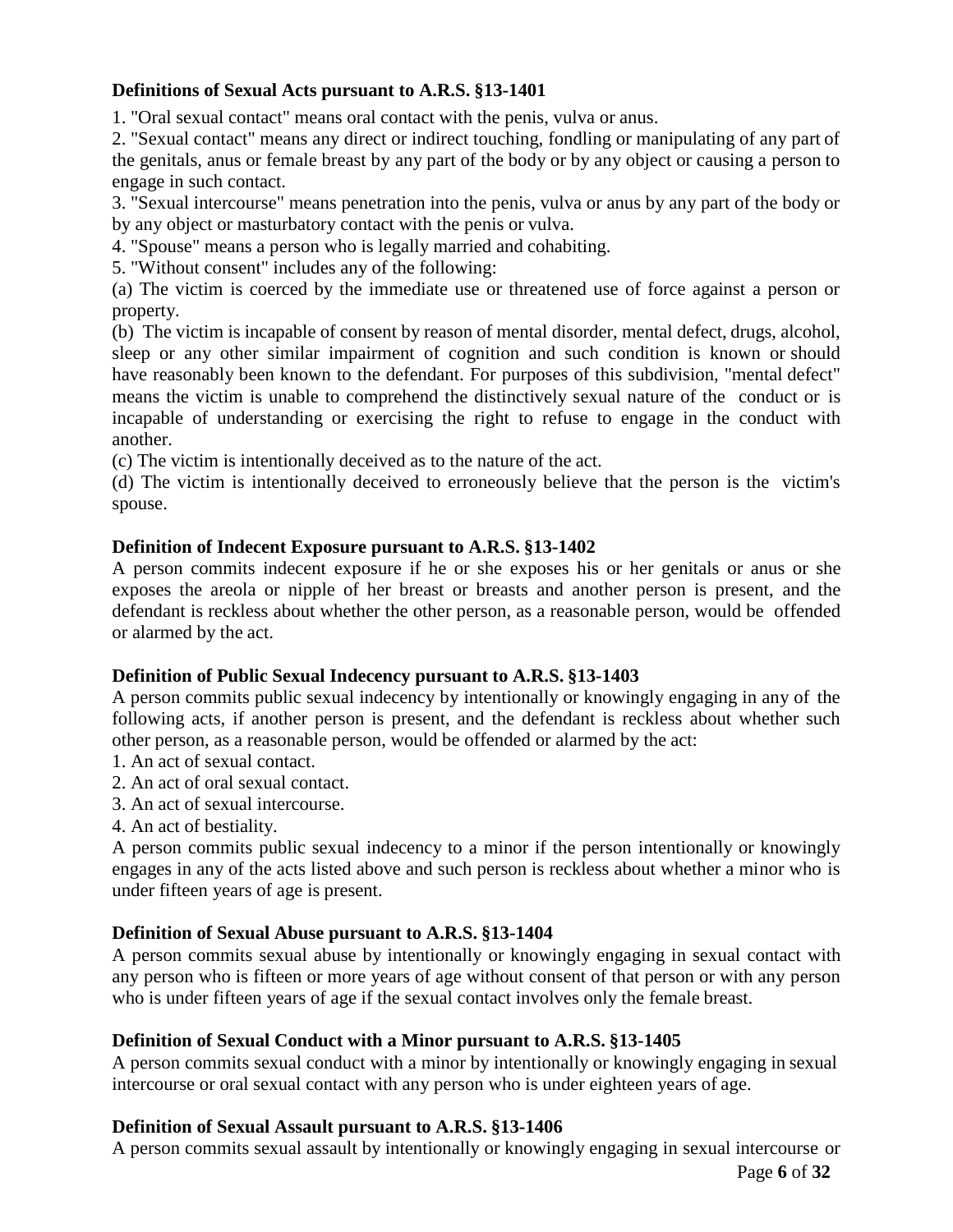oral sexual contact with any person without consent of such person.

## **Definition of Unlawful Sexual Conduct pursuant to A.R.S. §13-1409 (for adult probation department and juvenile court employees who through the course of employment directly provide treatment, care, control or supervision to a victim)**

An adult probation department employee or juvenile court employee commits unlawful sexual conduct if the employee knowingly coerces the victim to engage in sexual contact, oral sexual contact or sexual intercourse by either:

- 1. Threatening to negatively influence the victim's supervision or release status.
- 2. Offering to positively influence the victim's supervision or release status.

## **Definition of Molestation of a Child pursuant to A.R.S. §13-1410**

A person commits molestation of a child by intentionally or knowingly engaging in or causing a person to engage in sexual contact, except sexual contact with the female breast, with a child who is under fifteen years of age.

## **Definition of Continuous Sexual Abuse of a Child pursuant to A.R.S. §13-1417**

A person who over a period of three months or more in duration engages in three or more acts in violation of section 13-1405, 13-1406 or 13-1410 with a child who is under fourteen years of age is guilty of continuous sexual abuse of a child.

## **Definition of Unlawful Sexual Conduct pursuant to A.R.S. §13-1419**

A person commits unlawful sexual conduct by intentionally or knowingly engaging in any act of a sexual nature with an offender who is in the custody of the state department of corrections, the department of juvenile corrections, a private prison facility, a juvenile detention facility or a city or county jail or with an offender who is under the supervision of either department or a city or county. For the purposes of this subsection, "person" means a person who:

1. Is employed by the state department of corrections or the department of juvenile corrections.

2. Is employed by a private prison facility, a juvenile detention facility or a city or county jail.

3. Contracts to provide services with the state department of corrections, the department of juvenile corrections, a private prison facility, a juvenile detention facility or a city or county jail.

4. Is an official visitor, volunteer or agency representative of the state department of corrections, the department of juvenile corrections, a private prison facility, a juvenile detention facility or a city or county jail.

#### **Definition of Voyeurism pursuant to A.R.S. §13-1424**

It is unlawful to knowingly invade the privacy of another person without the knowledge of the other person for the purpose of sexual stimulation.

It is unlawful for a person to disclose, display, distribute or publish a photograph, videotape, film or digital recording that is made in violation of this statute without the consent or knowledge of the person depicted.

# **Definition of Commercial Sexual Exploitation of a Minor pursuant to A.R.S. §13-3552**

A person commits commercial sexual exploitation of a minor by knowingly:

1. Using, employing, persuading, enticing, inducing or coercing a minor to engage in or assist others to engage in exploitive exhibition or other sexual conduct for the purpose of producing any visual depiction or live act depicting such conduct.

2. Using, employing, persuading, enticing, inducing or coercing a minor to expose the genitals or anus or the areola or nipple of the female breast for financial or commercial gain.

3. Permitting a minor under the person's custody or control to engage in or assist others to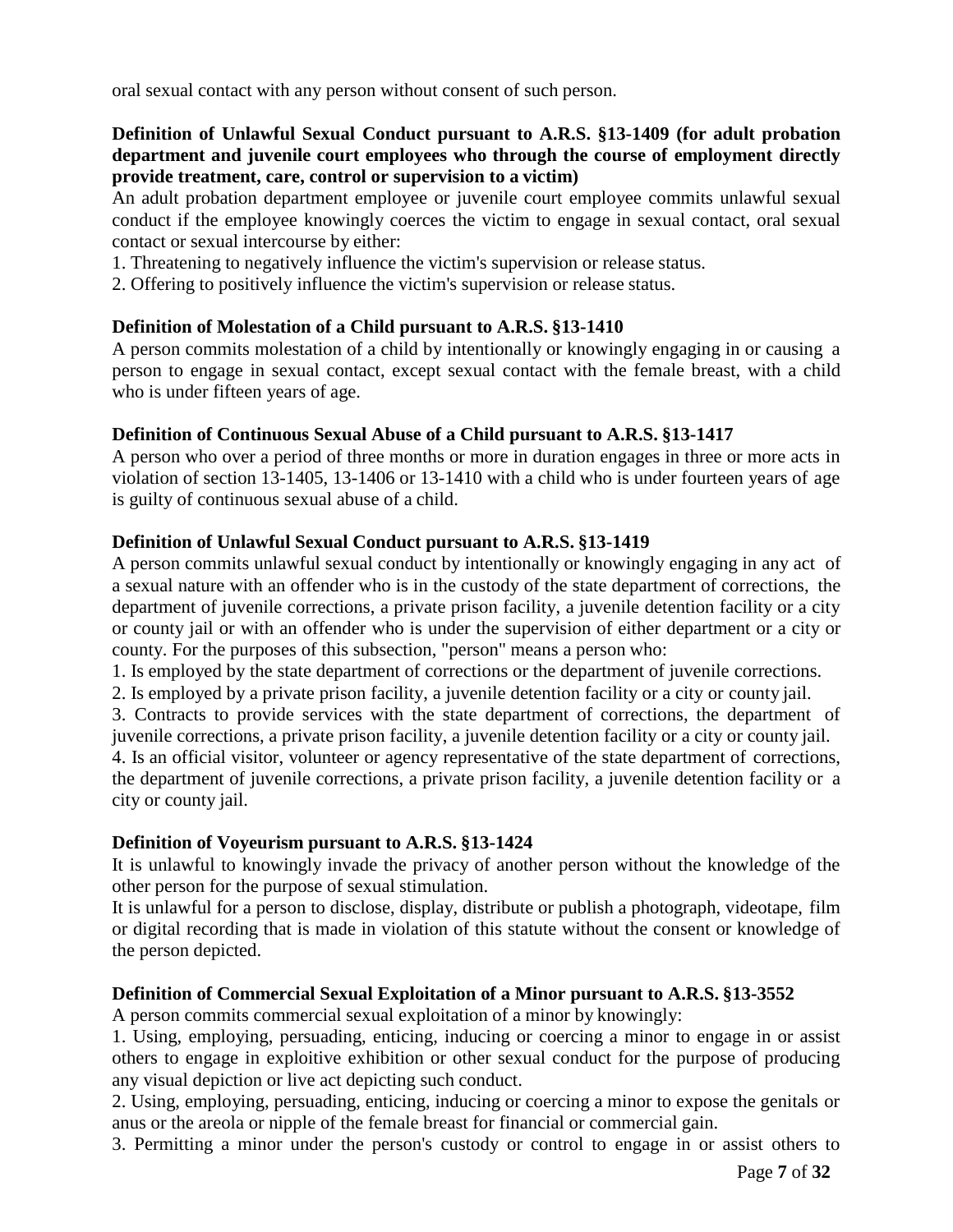engage in exploitive exhibition or other sexual conduct for the purpose of producing any visual depiction or live act depicting such conduct.

4. Transporting or financing the transportation of any minor through or across this state with the intent that the minor engage in prostitution, exploitive exhibition or other sexual conduct for the purpose of producing a visual depiction or live act depicting such conduct.

## **Definition of Sexual Exploitation of a Minor pursuant to A.R.S. §13-3553**

A person commits sexual exploitation of a minor by knowingly:

1. Recording, filming, photographing, developing or duplicating any visual depiction in which a minor is engaged in exploitive exhibition or other sexual conduct.

2. Distributing, transporting, exhibiting, receiving, selling, purchasing, electronically transmitting, possessing or exchanging any visual depiction in which a minor is engaged in exploitive exhibition or other sexual conduct.

Officers should note that conversations or correspondence between officers, education program staff, volunteers, etc. and residents that are of a romantic or sexual nature are strictly prohibited. Just because a behavior may not rise to the level of a criminal act does not mean it is appropriate or permitted.

For the purposes of clarification, this policy applies to everyone who has a need and authorization to enter the juvenile detention center (e.g., detention officers, probation officers, surveillance officers, education program staff, janitorial staff, facilities maintenance staff, counselors, attorneys, parents, grandparents, etc.). Private correctional facilities are not covered for the reasons mentioned earlier. Lastly, juveniles under supervision in the community are not covered by this policy, since this policy only applies to juveniles being held at the juvenile detention center.

#### A 20.3 Resident Reporting

Residents shall be provided with multiple internal ways of privately reporting sexual abuse and sexual harassment, retaliation by other residents or staff for reporting sexual abuse and sexual harassment and staff neglect or violation of responsibilities which may have contributed to such incidents. Residents may report incidents or situations which occur to detention officers, education program staff, volunteers who provide services in the facility, the detention administrator, the chief deputy probation officer and the chief probation officer. A resident's request to speak with someone in private shall be honored right away and officers must arrange for the meeting in an area of the facility where cameras are recording the meeting (i.e., where there is video recording but not audio recording or eavesdropping through the intercom system). In addition to a face to face interaction with one of the aforementioned individuals about a situation, residents may write and submit a letter, speak with someone by telephone, file a report using a third party, etc. (whatever the resident prefers and/or is most comfortable with). Detention staff shall ensure a resident's request to get a letter to or speak with the detention administrator, a volunteer, etc., by way of telephone is accommodated as soon as possible but no more than four hours from the time of the request.

Residents may also report sexual abuse or sexual harassment to a public or private entity or office (through a face to face meeting request, by letter, by telephone, etc.) that is not part of the department. Said public or private entity or office must be able to receive and immediately forward resident reports of sexual abuse and sexual harassment to department officials, while allowing the resident to remain anonymous upon request. In Santa Cruz County, residents shall be allowed to make or submit reports to county management (i.e., to the county manager and/or to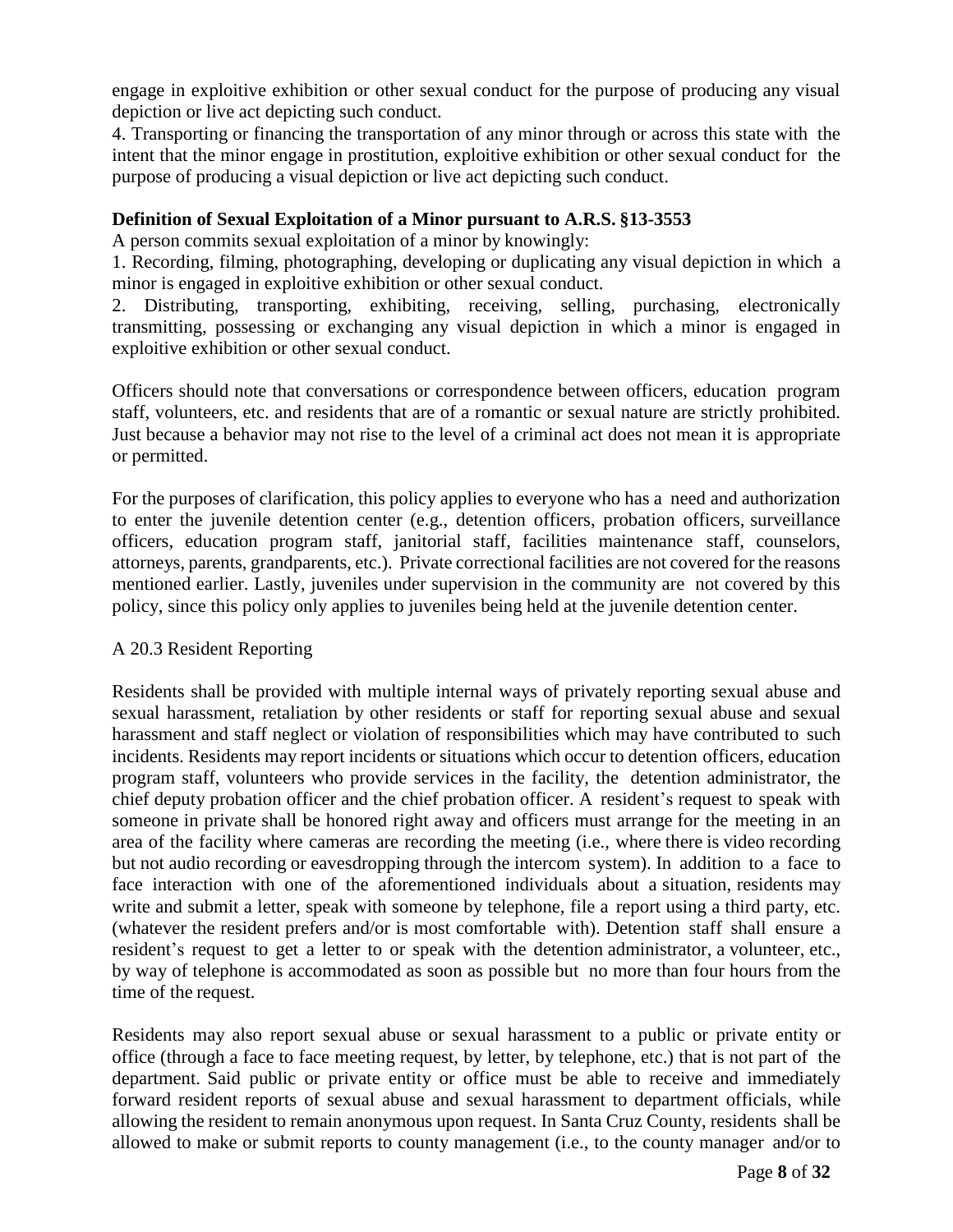the county's administrative services director).

Although no resident should ever be detained solely for civil immigration purposes by the department, a resident who requests to speak with consular officials or officials at the Department of Homeland Security shall be accommodated within a reasonable period of time (by being provided with the agency's contact information and access to a telephone where he or she is able to carry out a conversation in private).

Staff shall accept and process all reports of sexual abuse or sexual harassment, regardless if the reports are made verbally, in writing, anonymously or by third parties. Staff shall complete an incident report whenever a verbal report is received from residents or third parties. The incident report shall be completed within an hour and must be submitted to the detention administrator upon being completed. If the detention administrator is not on site, he or she shall be contacted by telephone to be made aware of the situation. All other reports shall also be submitted to the detention administrator immediately. If he or she is not on site, the detention administrator shall be contacted by telephone right away so that he or she may be aware of the situation and provide any needed instruction or direction. If the detention administrator cannot be reached, the chief deputy probation officer shall be contacted. In the event the aforementioned individual cannot be reached, staff shall call the chief probation officer.

Upon request from a resident, staff shall provide access to the tools which are necessary to make a written report. The preceding shall be done promptly and shall include a sheet (or sheets) of paper and a writing instrument designed for use in a secure care facility. The resident shall be given reasonable privacy when writing the report and staff shall ask the resident to make certain the report contains the resident's name, date, time and signature.

Residents with disabilities shall be afforded the same rights and privileges as any other resident when it comes to being able to access all aspects of the department's efforts to prevent, detect and respond to sexual abuse or sexual harassment. Specifically, the department shall take steps and make every reasonable effort to ensure residents who are deaf, hard of hearing, blind, have low vision and those with intellectual, psychiatric and speech disabilities are provided with the services and/or assistance they need to accomplish the latter. These residents, to the extent possible, will be afforded access to interpreters who can interpret effectively, accurately and impartially, both receptively and expressively, using any necessary specialized vocabulary. They shall also be provided with access to medical staff and mental health specialists to assist them in any way possible.

The department shall make certain that written materials are provided in formats or through methods that ensure effective communication with residents who have disabilities, including those with limited intellectual abilities, limited reading skills, those who are blind or those who have low vision. In these instances, staff shall read and explain the materials to the residents, in their language of choice (English or Spanish), and provide examples to ensure the residents comprehend what is expected of them.

The department shall take reasonable steps to ensure residents who are limited English proficient have meaningful access to all aspects of the department's efforts to prevent, detect and respond to sexual abuse and sexual harassment. To the extent possible, particularly when it involves a language other than Spanish, efforts will be made to retain the services of interpreters who can interpret effectively, accurately and impartially, both receptively and expressively, using the necessary specialized vocabulary.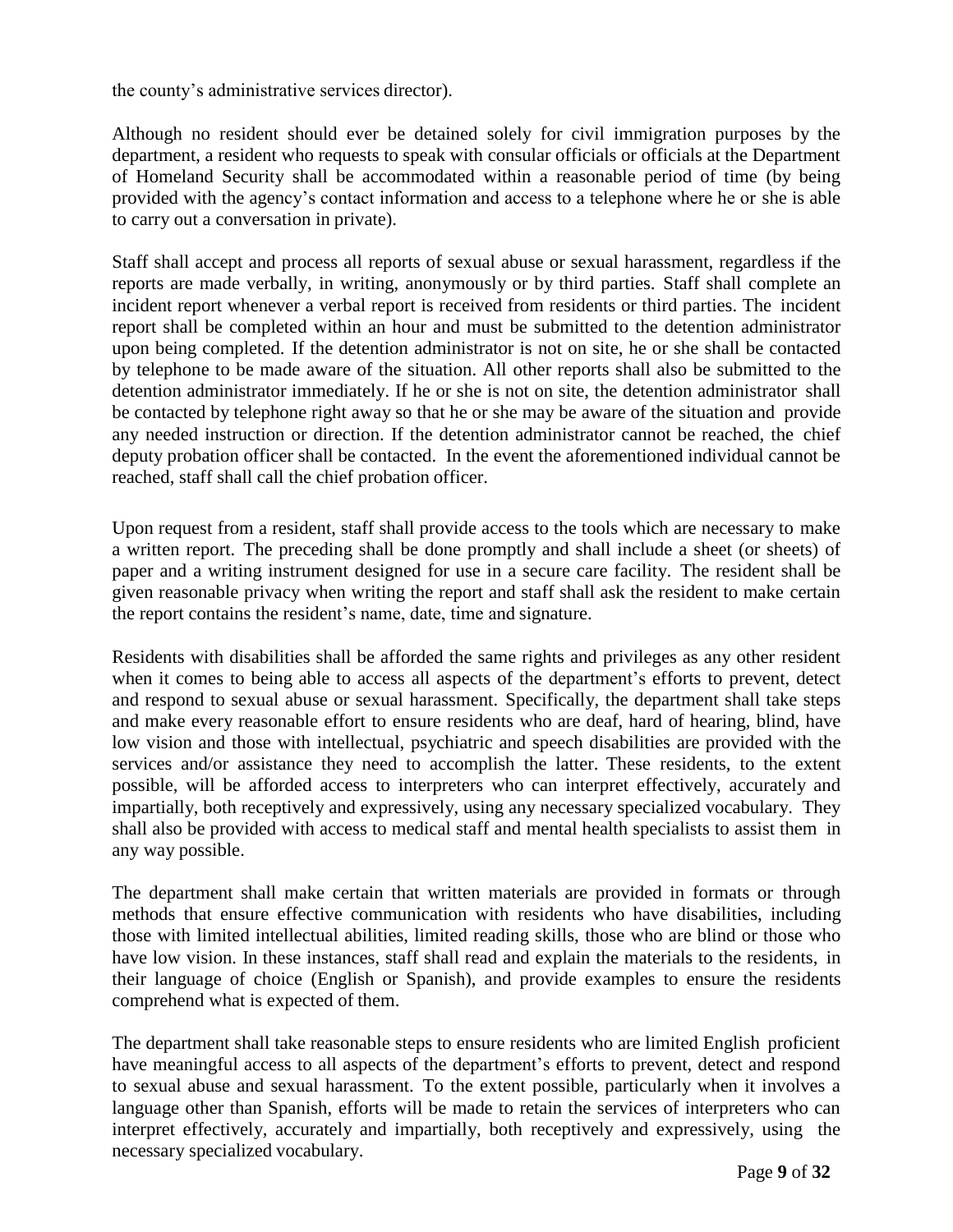The department shall not rely on residents to serve as interpreters, readers or as any sort of assistant, except in exigent circumstances (such as when a delay in obtaining effective interpreter services could compromise a resident's safety and well-being, the performance of first responders or the investigation of a resident's allegations).

Copies of all reports filed by a resident in connection with a claim of sexual abuse or sexual harassment shall be provided to the detention administrator right away. The detention administrator shall be responsible for maintaining a log of all reports which are received along with copies of the reports. Said log and copies of reports shall be maintained in a binder which shall be located in a secure area of the detention administrator's office.

The department shall make certain an administrative and/or criminal investigation is conducted and completed every single time a resident makes allegations of sexual abuse and/or sexual harassment.

The detention administrator, chief deputy probation officer and chief probation officer shall ensure all allegations of criminal behavior and potentially criminal behavior involving sexual abuse or sexual harassment are referred to the Nogales Police Department immediately with a request for a criminal investigation. All such requests for a criminal investigation shall be documented by the detention administrator and be maintained in a PREA binder that will be located in the detention administrator's office (where said binder will be under lock and key).

The department shall publish on its website its policy involving PREA. Its policy requiring that an administrative and/or criminal investigation be completed for all allegations of sexual abuse and sexual harassment shall be featured prominently on the website. In addition, the department shall make a hard copy of the policy available to anyone upon request. The information available on the website shall clearly indicate the department shall report allegations of sexual abuse and sexual harassment to the Nogales Police Department immediately and that the Nogales Police Department shall fully investigate all allegations of criminal or potentially criminal behavior.

The department shall maintain a standing agreement with NurseWise, the crisis hotline operated by Cenpatico (the regional behavioral health authority for Santa Cruz County) so that residents who may be victims of sexual abuse or sexual harassment while in detention are provided with confidential emotional support services through one of its provider agencies (at this time, the agency would be Community Intervention Associates). Therapists who respond to the juvenile detention center for the aforementioned purpose shall be allowed into the facility, regardless of the day or time, and be given access to the resident in a way where they have privacy. The department shall have a copy of the agreement that is in place with NurseWise.

Residents may use the grievance procedures process which is in place to address and/or call attention to staff sexual misconduct and resident on resident sexual assault. There is no time limit when it comes to when a resident may file a grievance regarding an allegation of sexual abuse but residents shall always be encouraged to do so as quickly as possible (i.e., prior to a situation getting worse). The preceding contrasts with the policy on grievances that do not allege an incident of sexual abuse (which must be filed within a certain period of time). The following are various other things involving the grievance procedure as it relates to allegations of sexual abuse:

1. The department shall issue a final decision on the merits of a grievance alleging sexual abuse within 90 days of the initial filing of the grievance. It is important to note that computation of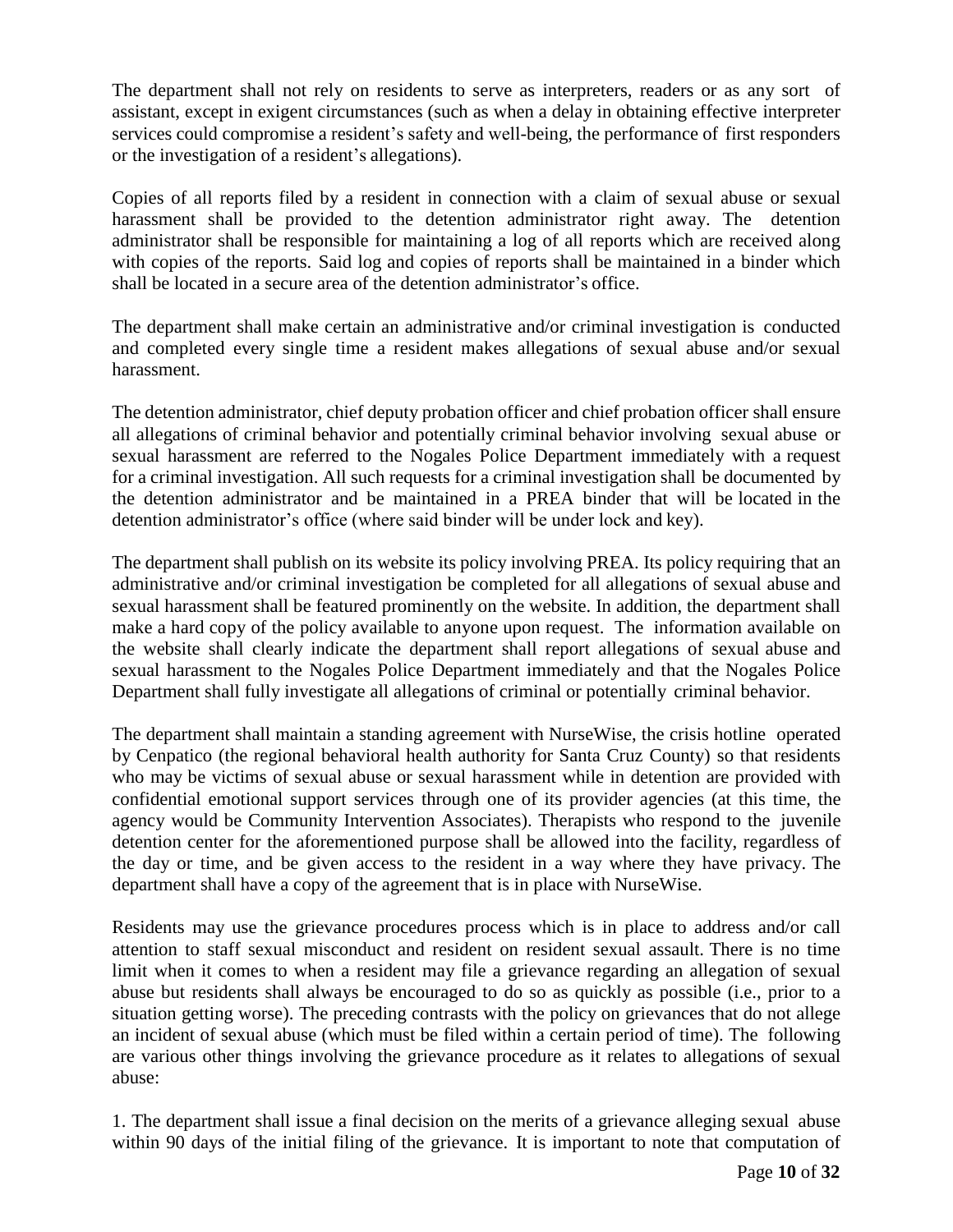the 90 day period shall not include time used by residents in preparing an administrative appeal.

2. The department may extend the time to respond, up to 70 days, if the normal time to respond is deemed insufficient by the chief probation officer to make an appropriate decision.

3. In cases where an extension is deemed necessary, the chief probation officer or his or her designee shall notify the resident in writing and provide a date by which a decision will be made.

4. In the unlikely event a resident does not receive a response within the time allotted for a reply (during any level of the administrative process), including any properly noticed extension, the resident may consider the absence of a response to be a denial.

5. The department shall allow third parties, including fellow residents, staff members, family members, attorneys and outside advocates to assist residents in filing requests for administrative remedies relating to allegations of sexual abuse. In addition, the department shall permit said individuals to file a request on behalf of a resident.

6. If a third party, other than a parent or legal guardian, files a request for an administrative remedy on behalf of a resident, the alleged victim must agree to have the request filed on his or her behalf, as a condition of processing the request. In addition, the department shall require the alleged victim to personally pursue any subsequent steps in the administrative remedy process. In the event the resident decides against having the request processed on his or her behalf, the detention administrator shall document the resident's decision in the PREA compliance binder.

7. A parent or legal guardian of a resident shall be allowed to file a grievance regarding allegations of sexual abuse, including appeals, on behalf of such resident. In these cases, the grievance shall not be conditioned upon the resident agreeing to have the request filed on his or her behalf. In other words, the parent or legal guardian may proceed even if the resident is not in agreement.

8. Staff shall not require a resident to use any informal grievance process or to otherwise attempt to resolve with staff, an alleged incident of sexual abuse. All allegations of sexual abuse shall be taken seriously and efforts to downplay their importance, hide them from management or to process them in a manner inconsistent with this policy shall result in disciplinary action, up to and including termination.

9. The department shall make certain a resident who alleges sexual abuse may submit a grievance without submitting it to a staff member who is the subject of the complaint. Additionally, the department shall take the necessary steps to ensure the grievance is not referred to a staff member who is the subject of a complaint. The preceding shall be done by virtue of permitting the resident to submit his or her complaint to whomever he or she is comfortable. Said person shall then share the complaint with the detention administrator immediately. If the detention administrator is the subject of the complaint, the complaint shall be turned over to the department's chief deputy probation officer. The person receiving the initial complaint shall not ask questions, delve into the allegations nor share information about the complaint with others.

10. An emergency grievance alleging a resident is subject to substantial risk of imminent sexual abuse may be filed. Upon receiving notice of an emergency grievance, the staff member receiving the complaint shall notify the detention administrator immediately. If the complaint involves the detention administrator, the chief deputy probation officer shall be contacted right away. Said complaint shall be reviewed immediately so that corrective action may be taken. Under these circumstances, a resident shall receive a response concerning the complaint within 48 hours, and the department shall issue a final decision involving the allegations within five calendar days.

11. When it comes to emergency grievances, the detention administrator shall document the initial response and final determination with regard to whether or not the resident was in substantial risk of imminent sexual abuse, and the action that was taken by the department.

12. If the department determines a resident filed a grievance alleging sexual abuse in bad faith (i.e., where the resident intentionally makes a false report and/or provides inaccurate information), the resident may be disciplined but only to the extent permitted by department policy. The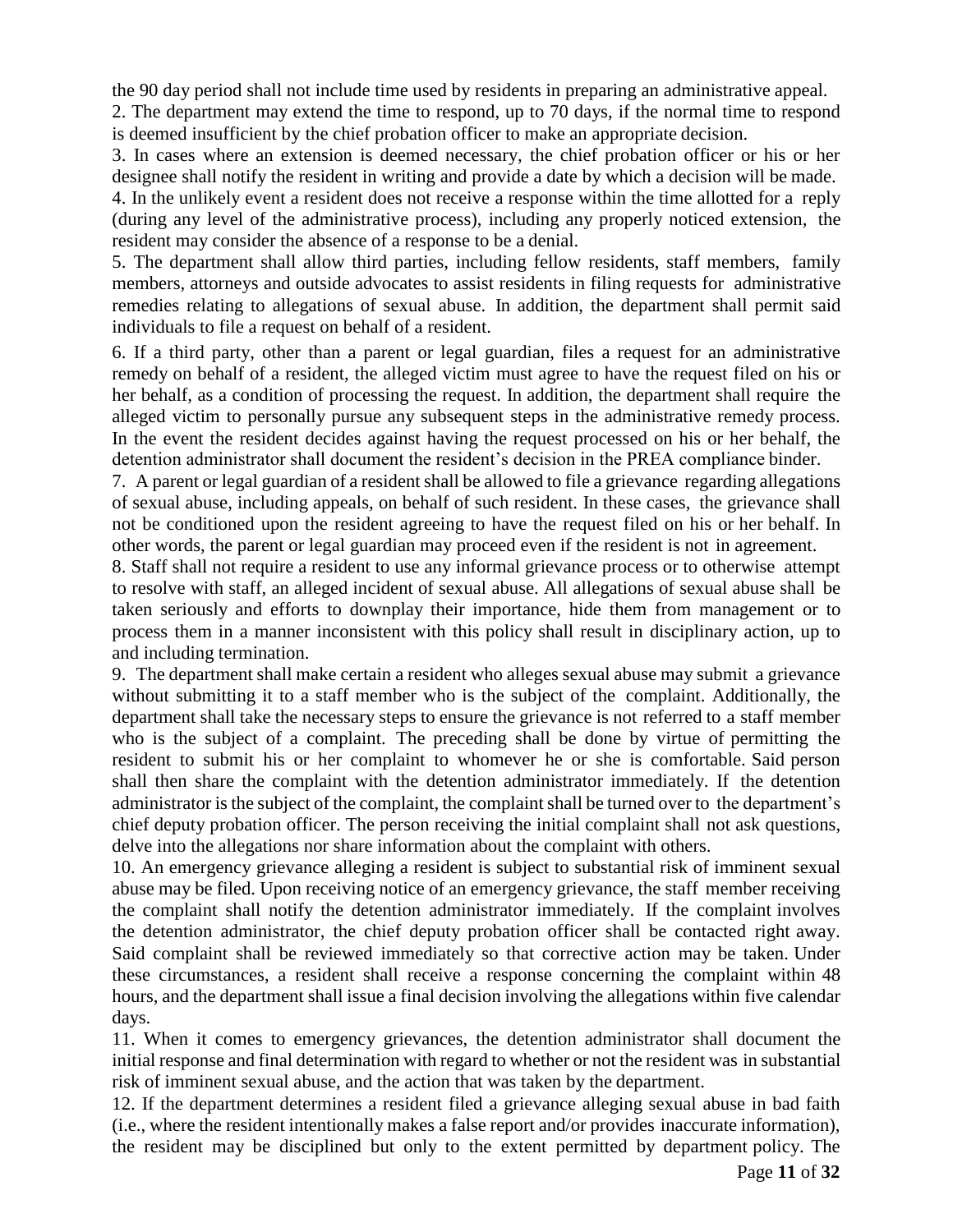resident's actions and the discipline imposed shall be documented in the PREA compliance binder by the detention administrator.

13. The department shall receive third-party reports of sexual abuse and sexual harassment and shall publicly distribute information on how to report sexual abuse and sexual harassment on behalf of a resident. The preceding shall be done by posting notices with steps to follow in the public lobbies located at the probation office and juvenile detention center. In addition, the information shall be available through the department's webpage.

## A 20.4 Staff and Agency Reporting

Staff may privately report the sexual abuse and sexual harassment of residents. Initial reports to the detention administrator or chief deputy probation officer may be made by way of telephone, face to face conversation, e-mail message, etc., but, ultimately, all reports will need to be reduced to writing and must be dated and signed (by the person casting or reporting the allegations). Naturally, it is imperative all reports be accurate, unembellished and specific.

All staff shall immediately report, without fail, any knowledge, suspicion or information regarding an incident of sexual abuse or sexual harassment that occurs in the detention facility, regardless of whether or not the person is part of the agency (e.g., it could be a volunteer, a law enforcement officer, education program staff, a detention officer, a probation officer, medical staff, etc. – where an incident may have occurred at the Santa Cruz County adult detention facility, the Santa Cruz County juvenile detention center, a state run correctional facility, etc.). In addition, all instances of retaliation against a resident or a staff member for reporting an incident of sexual abuse or sexual harassment shall also be reported immediately. Lastly, any person who knows or has reason to believe a staff member was negligent in his or her responsibilities and may have contributed to an incident or retaliation shall be reported immediately. All reports shall be made to the detention administrator and/or the chief deputy probation officer.

In addition to notifying the detention administrator and/or the chief deputy probation officer, all staff shall comply with mandatory child abuse reporting laws (such as A.R.S. §13-3620) whenever allegations of sexual abuse and/or sexual harassment surface.

Apart from reporting to designated supervisors and administrators and to designated state or local agencies, staff is prohibited from revealing or providing any information related to sexual abuse or sexual harassment to anyone, other than to the extent necessary, to make treatment, investigation and other security and management decisions.

Staff shall be mindful of the fact A.R.S. §13-3620 requires: "any person who reasonably believes that a minor is or has been the victim of physical injury, abuse, child abuse, a reportable offense or neglect that appears to have been inflicted on the minor by other than accidental means or that is not explained by the available medical history as being accidental in nature or who reasonably believes there has been a denial or deprivation of necessary medical treatment or surgical care or nourishment with the intent to cause or allow the death of an infant who is protected under section 36-2281 shall immediately report or cause reports to be made of this information to a peace officer or to child protective services in the department of economic security, except if the report concerns a person who does not have care, custody or control of the minor, the report shall be made to a peace officer only." It is important to note that by definition (A.R.S. §8-201.2.a to be specific), abuse includes 'inflicting or allowing sexual abuse pursuant to section 13-1404, sexual conduct with a minor pursuant to section 13-1405, sexual assault pursuant to section 13-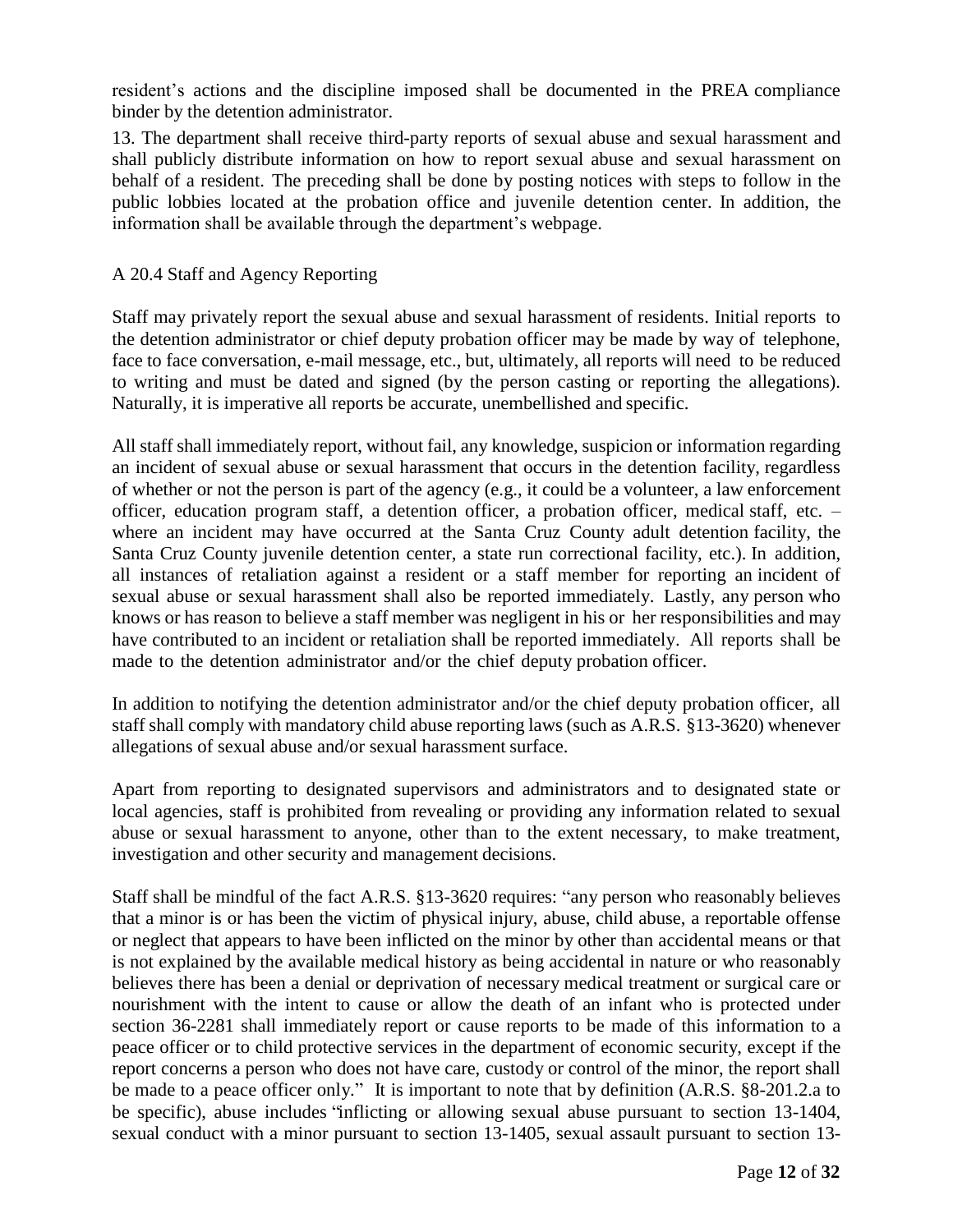1406, molestation of a child pursuant to section 13-1410, commercial sexual exploitation of a minor pursuant to section 13-3552, sexual exploitation of a minor pursuant to section 13-3553, incest pursuant to section 13-3608 or child prostitution pursuant to section 13-3212."

Medical and mental health practitioners (e.g., the correctional health nurses who work for the county, doctors who are asked to examine and/or provide services to residents, psychologists and counselors who provide services to residents, etc.) shall report any and all instances of known or suspected sexual abuse or sexual harassment to the detention administrator and the chief deputy probation officer immediately (in addition to the required state or local agencies as mandated by A.R.S. §13-3620. Failure to comply with mandatory reporting laws will jeopardize a medical and/or mental health practitioner's ability to work with residents in the future.

Medical and mental health practitioners shall inform a resident, at the initiation of services, that medical and mental health practitioners have a statutory duty and/or obligation to report things such as sexual abuse and sexual harassment. Said professionals shall make the resident aware of the limitations of confidentiality.

Upon receiving any allegation of sexual abuse or sexual harassment, the detention administrator shall immediately notify the:

- 1. chief deputy probation officer and chief probation officer;
- 2. Nogales Police Department;

3. alleged victim's parents/guardians (unless there is official documentation indicating the parents or guardians should not be notified);

4. alleged victim's case worker if he or she is under the guardianship of the child welfare system; and,

5. resident's attorney or other legal representative of record (e.g., a guardian ad litem).

The department does not have any designated investigators per se. Consequently, all allegations of sexual abuse and sexual harassment, including third-party and anonymous reports, will be referred to the Nogales Police Department for investigation purposes by the detention administrator and the chief deputy probation officer.

Upon receiving an allegation a resident was sexually abused while confined at another facility, the detention administrator shall notify the detention administrator of the facility or appropriate office of the agency where the alleged abuse occurred and notify the appropriate investigative agency. The latter shall be done as soon as possible but no more than 72 hours after receiving the allegation. The detention administrator shall document in the PREA compliance binder he or she complied with the notification requirements set forth in this section (by documenting the date and time the report was received and including the date and time notification was provided to the appropriate agency or entity and who he or she spoke with). Upon receiving notification of an allegation involving sexual abuse or sexual harassment, the detention administrator or agency office that receives such notification shall be responsible for ensuring the allegation or allegations are investigated pursuant to PREA standards.

# A 20.5 Protection from Retaliation

Retaliation of any kind against a resident, education program staff, volunteer, detention officer, probation officer, parent/guardian, child welfare advocate, counselor, mental health aide, case manager, etc., who reports an incident of sexual abuse and/or sexual harassment is strictly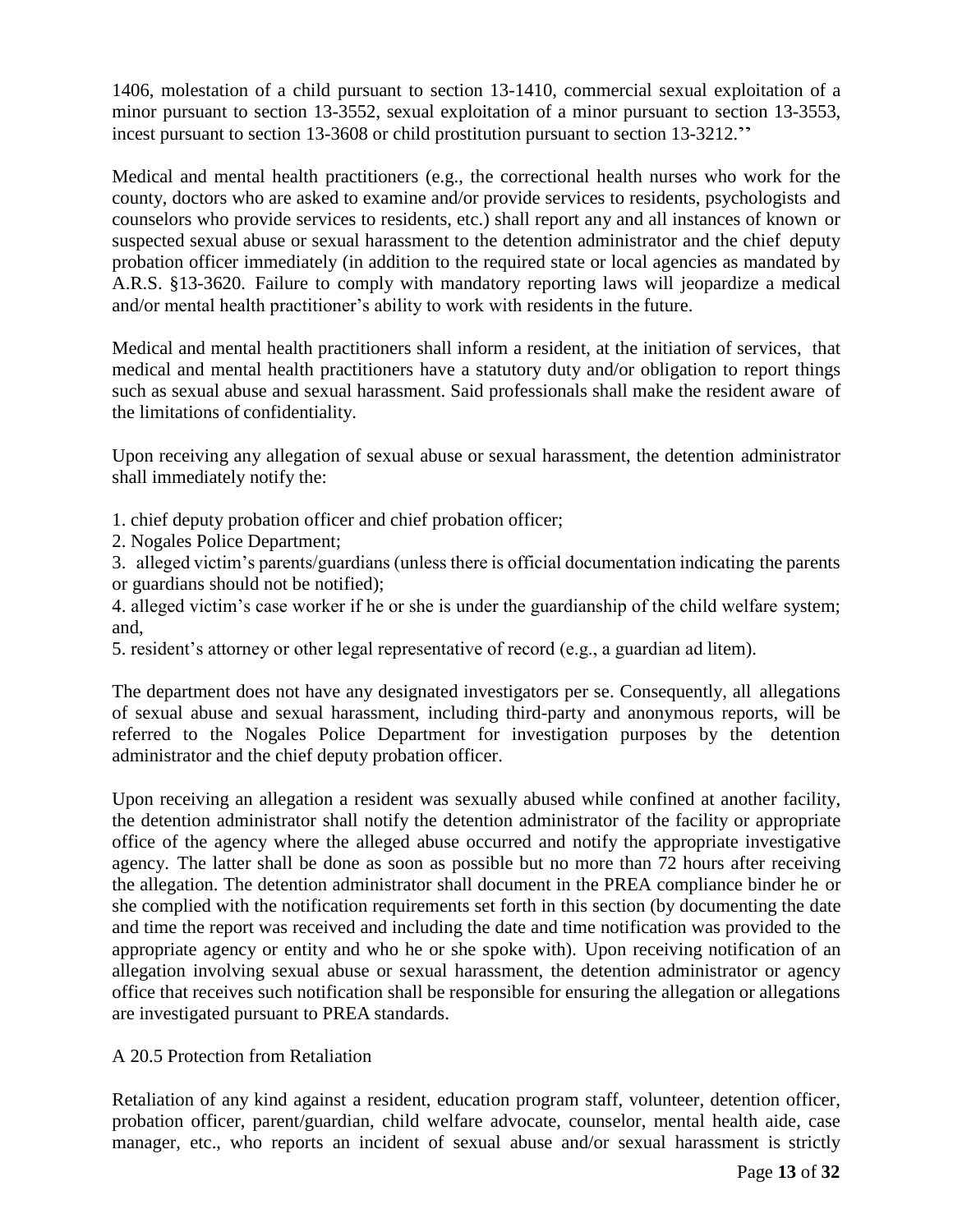prohibited. The department will investigate fully all claims of retaliation and deal accordingly with anyone who engages in retaliation. Individuals who are employed by the department who engage in retaliation will be disciplined and said discipline may include being dismissed from employment. All non-employees will be reported to their immediate supervisor and may no longer be permitted to return to the juvenile detention center. Residents who engage in retaliation will be subjected to the consequences which are permissible under department policy.

The department will protect, to the extent possible, all residents and staff who report sexual abuse or sexual harassment. Likewise, it will protect, to the extent possible, those who cooperate with sexual abuse investigations from retaliation by other residents or staff. The detention administrator and chief deputy probation officer are the ones responsible for monitoring retaliation.

The department will make use of multiple protection measures to aid and comfort those who report sexual abuse or sexual harassment, as well as those who cooperate with investigations involving sexual abuse or sexual harassment. The protection measures include but are not limited to:

1. living unit and programming changes or adjustments for resident victims, reporters and abusers (i.e., where the victim and/or reporter are housed in a separate living unit from the abuser and do all programming activities [including school, recreation, exercise, etc.] separate and apart from the abuser);

2. removal of alleged staff or resident abusers from having any contact with victims and reporters (staff may be placed on administrative leave if employed by the department or they will be prohibited from having any contact whatsoever with a victim or reporter if they remain on duty, staff not employed by the department will be prohibited from coming into contact with a victim and reporter, resident abusers will be housed in a separate living unit and do all programming activities at a different time than their victims and reporters); and,

3. emotional support services for residents or staff who fear retaliation (the support will be in the form of having mechanisms in place to comfort them, answer any questions they may have, being visible in the facility and available to them, making use of the NurseWise crisis line and the warm line, giving them access to counselors upon request, making it clear through actions that sexual abuse and sexual harassment will not be tolerated by management and be dealt with immediately and aggressively, etc.).

The detention administrator and chief deputy probation officer shall monitor the conduct or treatment of:

- 1. residents or staff who reported sexual abuse;
- 2. residents who reportedly suffered from sexual abuse;

The preceding shall be done for at least 90 days following a report of sexual abuse. It will include but is not limited to reviewing resident disciplinary reports, housing or program changes, negative performance reviews or reassignments of staff, etc. Everything will be done to assist in ascertaining if there are changes which may suggest possible retaliation by residents or staff.

The department shall act promptly and swiftly to remedy any retaliation which is uncovered and shall continue monitoring for retaliation beyond 90 days if the initial monitoring indicates a continuing need. Monitoring shall also consist of doing periodic status checks with victims and reporters. Said checks shall be conducted at least once a week and shall be documented in the PREA compliance binder.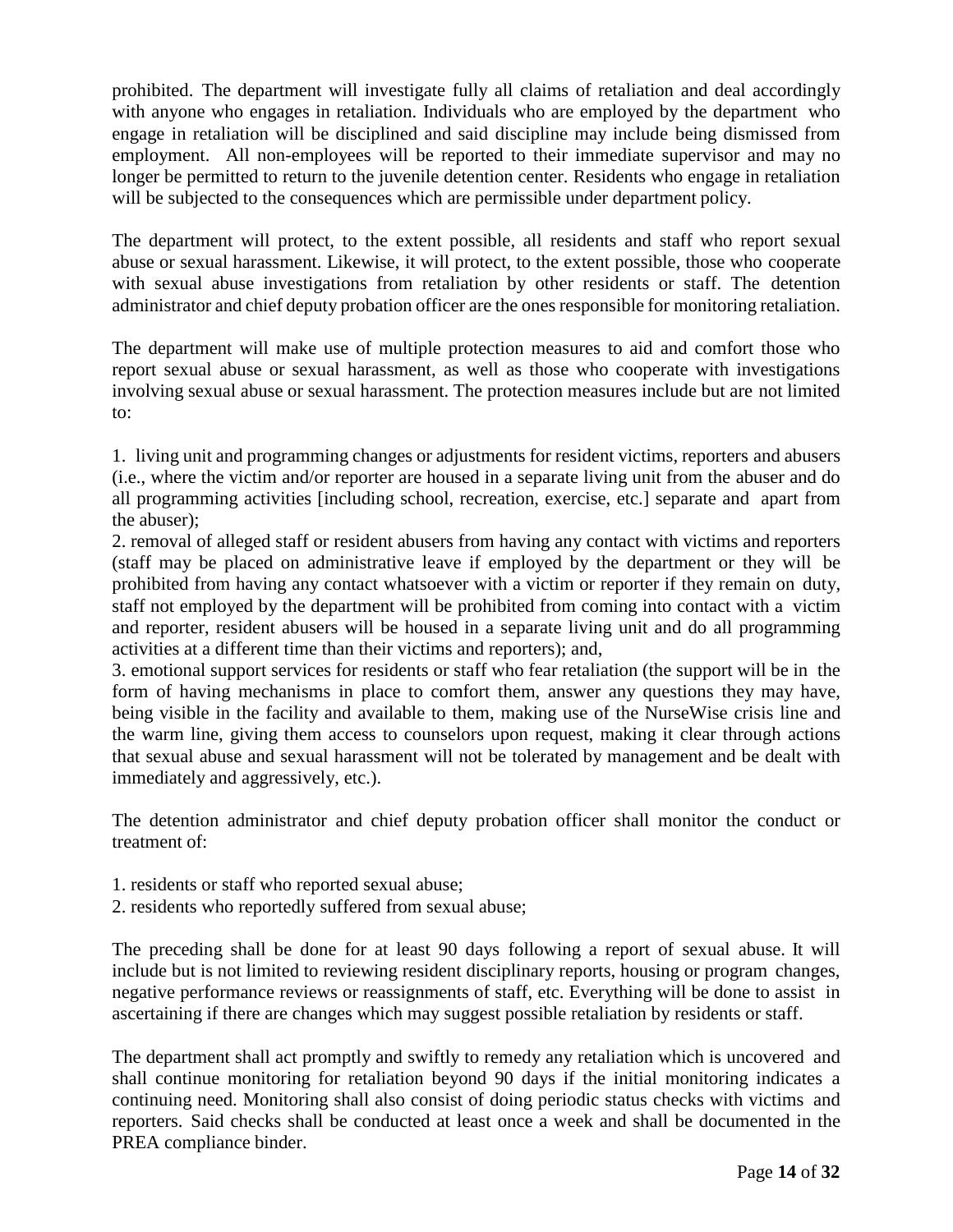The department will take appropriate measures to protect any other individual who cooperates with an investigation and expresses fear of retaliation. Said measures to protect the individual from retaliation include but are not limited to: making it known to abusers, staff and everyone that retaliation in any form will not be tolerated, that referrals may be made to law enforcement to request charges be considered for any incident involving threatening, intimidating, etc.

In cases where the department determines an allegation of sexual abuse or sexual harassment is unfounded, the department's obligation to monitor ceases. Nonetheless, the detention administrator and staff shall be ever vigilant and proactive in its approach to combat sexual abuse or sexual harassment at the juvenile detention center.

#### A 20.6 Hiring and Staffing

As needed and as determined by the detention administrator, chief deputy probation officer and chief probation officer, the department may exercise its ability to remove alleged staff sexual abusers from having contact with residents pending the outcome of an investigation or of a determination of whether and to what extent discipline is warranted. Decisions shall be made based upon the individual circumstances and actions taken (such as placement on administrative leave) shall be in accordance with county policies. It is also worth noting that since Arizona is a right-to-work state, there will be no collective bargaining or collective bargaining agreements that would limit the department's ability to take action against a staff member who is accused of sexual abuse or sexual harassment.

The department shall not hire or promote anyone who may have contact with residents and from enlisting the services of any contractor who may have contact with residents who:

1. has engaged in sexual abuse in a prison, jail, lockup, community confinement facility, juvenile facility or other institution (as defined in 42 U.S.C. 1997);

2. has been convicted of engaging or attempting to engage in sexual activity in the community facilitated by force, overt or implied threats of force or coercion, or if the victim did not consent or was unable to consent or refuse; or

3. has been civilly or administratively adjudicated to have engaged in the activity described in #2 above.

The department shall consider any incidents of sexual harassment in determining whether to hire or promote someone or to enlist the services of any contractor who may have contact with residents.

Prior to hiring new employees who will or may have contact with residents, the department shall:

1. perform a criminal background records check;

2. consult any child abuse registry maintained by the state or locality in which the employee would work; and,

3. make its best effort to contact all prior institutional employers for information on substantiated allegations of sexual abuse or on any resignation during a pending investigation of an allegation of sexual abuse.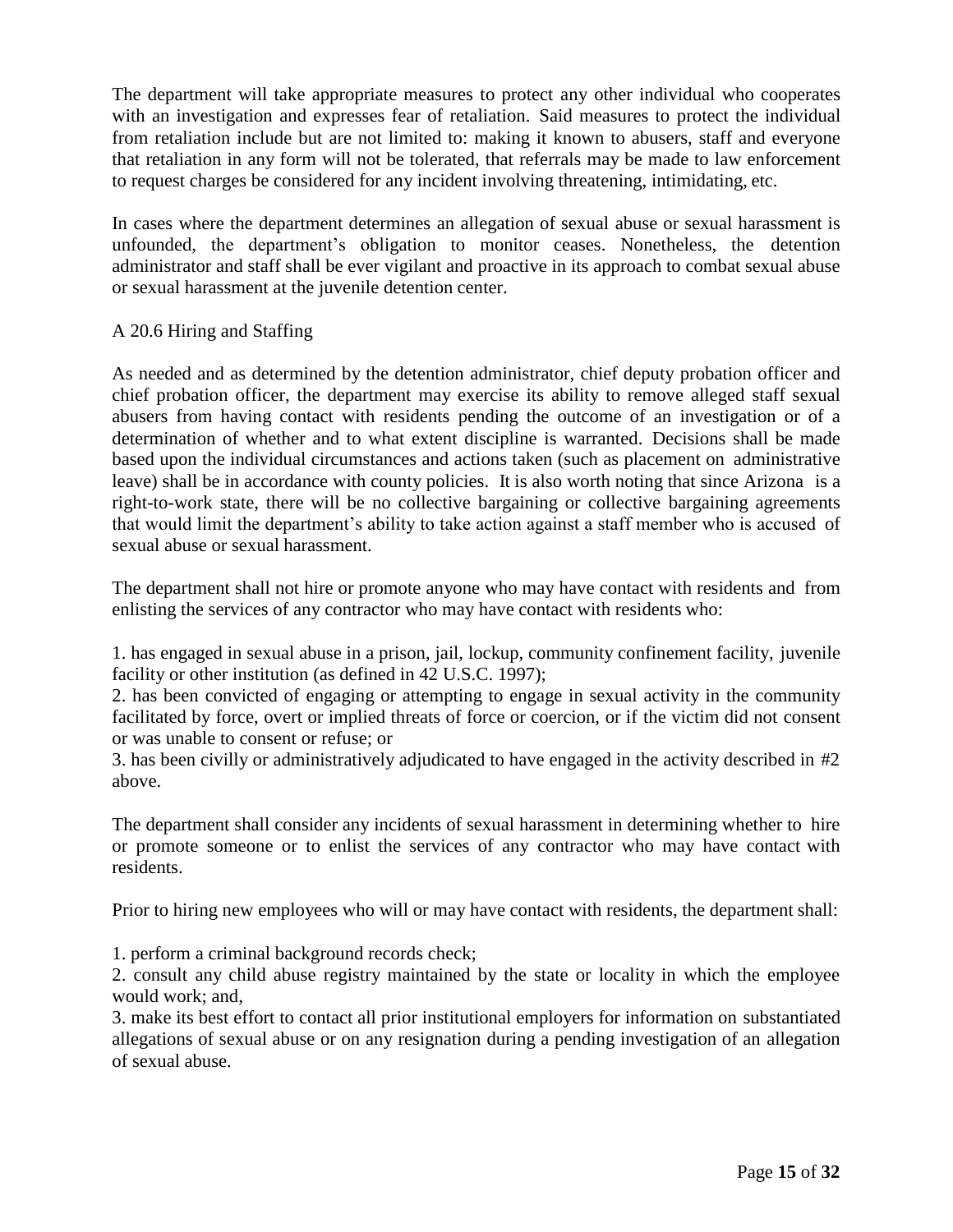Prior to enlisting the services of any contractor who may have contact with residents, the department shall:

- 1. perform a criminal background records check; and
- 2. consult applicable child abuse registries.

The latter shall be done for each representative of the contractor who would have direct contact with a resident.

The department shall conduct a criminal background records check, every two years, for every current department employee who has direct contact with residents.

All applicants and employees who may have contact with residents shall be asked about previous misconduct in written applications or in interviews for hiring or promotions and in any interviews or written self-evaluations conducted as part of performance reviews of current employees. At a minimum, the specific questions shall be if the applicant or employee has:

1. engaged in sexual abuse in a prison, jail, lockup, community confinement facility, juvenile facility or other institution (as defined in 42 U.S.C. 1997);

2. been convicted of engaging or attempting to engage in sexual activity in the community facilitated by force, overt or implied threats of force or coercion, or if the victim did not consent or was unable to consent or refuse; or

3. been civilly or administratively adjudicated to have engaged in the activity described in #2 above.

Staff in general and detention officers in particular have a continuing affirmative duty to disclose any such misconduct (i.e., the one outlined in #1 through #3 above). Material omissions regarding such misconduct or the provision of materially false information shall be grounds for termination.

Unless prohibited by law, upon receiving a request from an institutional employer for whom a former employee has applied to work, the department shall provide information on substantiated allegations of sexual abuse or sexual harassment involving the former employee.

The agency shall develop, implement and document a staffing plan which provides adequate levels of staffing and video monitoring to protect residents from sexual abuse. In determining adequate staffing levels and video monitoring needs, the department shall consider:

1. Generally accepted juvenile detention and correctional practices;

2. Any judicial findings of inadequacy;

3. Any findings of inadequacy from federal investigative agencies;

4. Any findings of inadequacy from internal or external oversight bodies (e.g., the Administrative Office of the Courts, the Arizona Department of Juvenile Corrections, the State of Arizona Auditor General's office, etc.);

5. All components of the facility's physical plant (including "blindspots" or areas where staff or residents may be isolated);

6. The composition of the resident population and any special or unique issues it may present;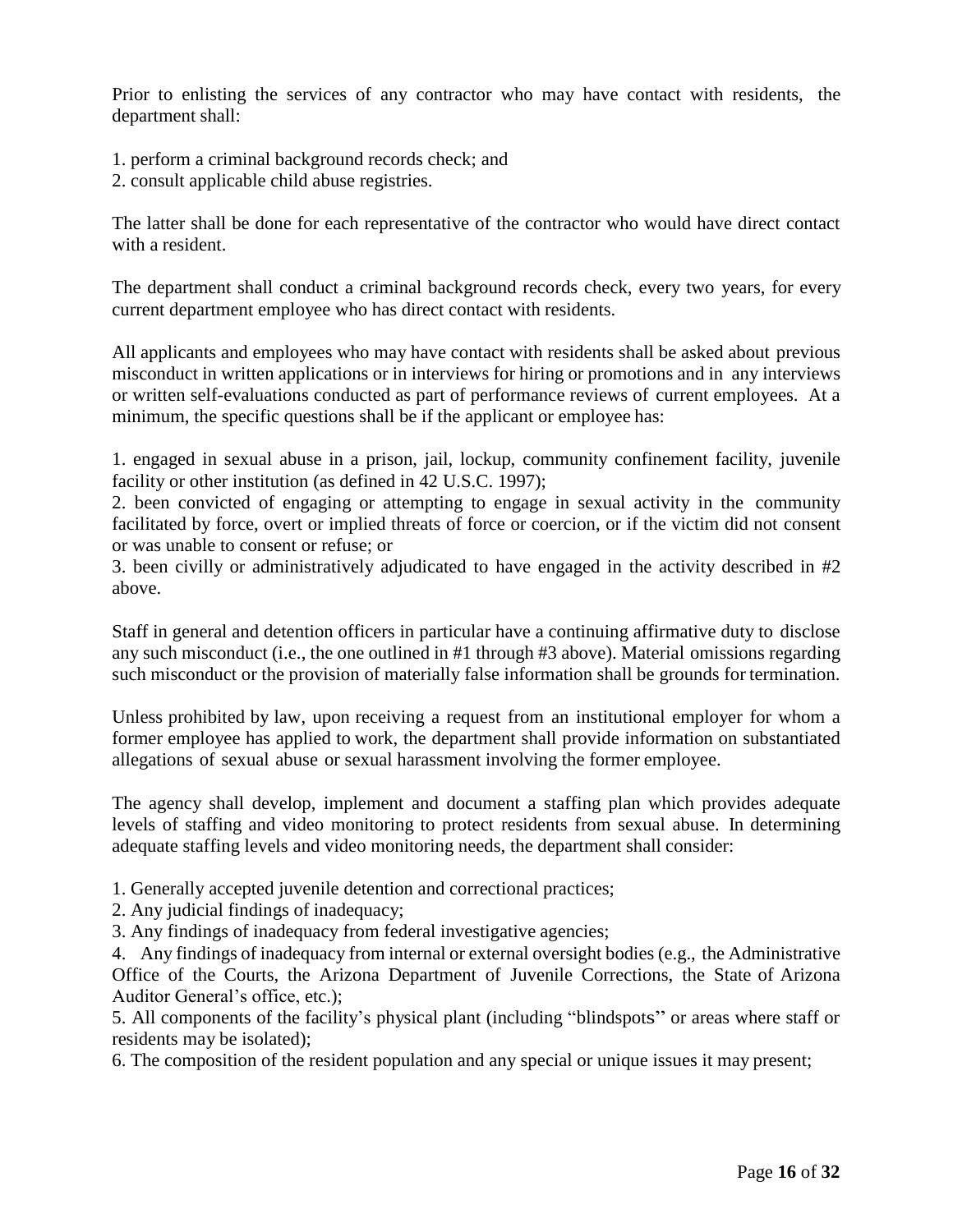- 7. The number and placement of supervisory staff;
- 8. Institution programs occurring on a particular shift;
- 9. Any applicable state or local laws, regulations or standards;
- 10. The prevalence of substantiated and unsubstantiated incidents of sexual abuse; and

11. Any other relevant factors.

The department shall comply with the staffing plan except during limited and discrete exigent circumstances and shall fully document deviations from the plan under such circumstances. The detention administrator shall be responsible for documenting in the PREA binder any and all deviations. Said documentation shall include the date, times and reasons for the deviations.

The staffing plan shall consist of maintaining ratios, with regard to officers who provide direct supervision, of a minimum of one officer for every eight residents during waking hours and one officer for every sixteen residents during sleeping hours, except during limited and discrete exigent circumstances (which are to be fully documented as stated previously).

Whenever necessary, but no less than once a year, the department's PREA coordinator, along with the detention administrator and chief probation officer, shall assess, determine and document whether adjustments are needed to:

1. The staffing plan which is in place;

2. Prevailing staffing patterns;

3. The department's deployment of video monitoring systems and other monitoring technologies; and

4. The resources the department has available to commit to ensure adherence to the staffing plan.

The department shall have security policies and protocols in place that support the prevention and detection of sexual abuse. They include but are not limited to the following:

1. Cameras throughout the facility (which feed into digital video recorders so that information which is recorded can be accessed and/or retrieved);

2. Posters and information in various sections of the facility emphasizing there is a zero tolerance policy involving sexual abuse;

3. Posters and information in various sections of the facility encouraging residents to report any incident of sexual abuse or sexual harassment right away;

4. Annual training on the topic of the PREA (for officers, education program staff, volunteers, etc.) and the department's policy on same;

5. Prohibitions involving officers or anyone else from going into a resident's assigned room by himself or herself whenever the resident is in the room; and

6. Prohibitions involving officers or anyone else from taking a resident into an unauthorized area or an area where there are no cameras (e.g., a staff restroom, shower areas, etc.).

The department's corporals and detention administrator shall conduct and document unannounced rounds, during both night and day shifts, to identify and deter staff sexual abuse and sexual harassment. Said rounds shall consist of a corporal or the detention administrator dropping by the facility, on a day or time he or she is not scheduled to work. The round shall consist of staying at the facility no more than thirty minutes. During this time, the corporal or detention administrator shall make face to face contact with every officer who is on duty and inquire how things are going. Said rounds, which shall be done four times a month (with 75% occurring during day shifts and 25% during night shift) shall be documented and maintained in the PREA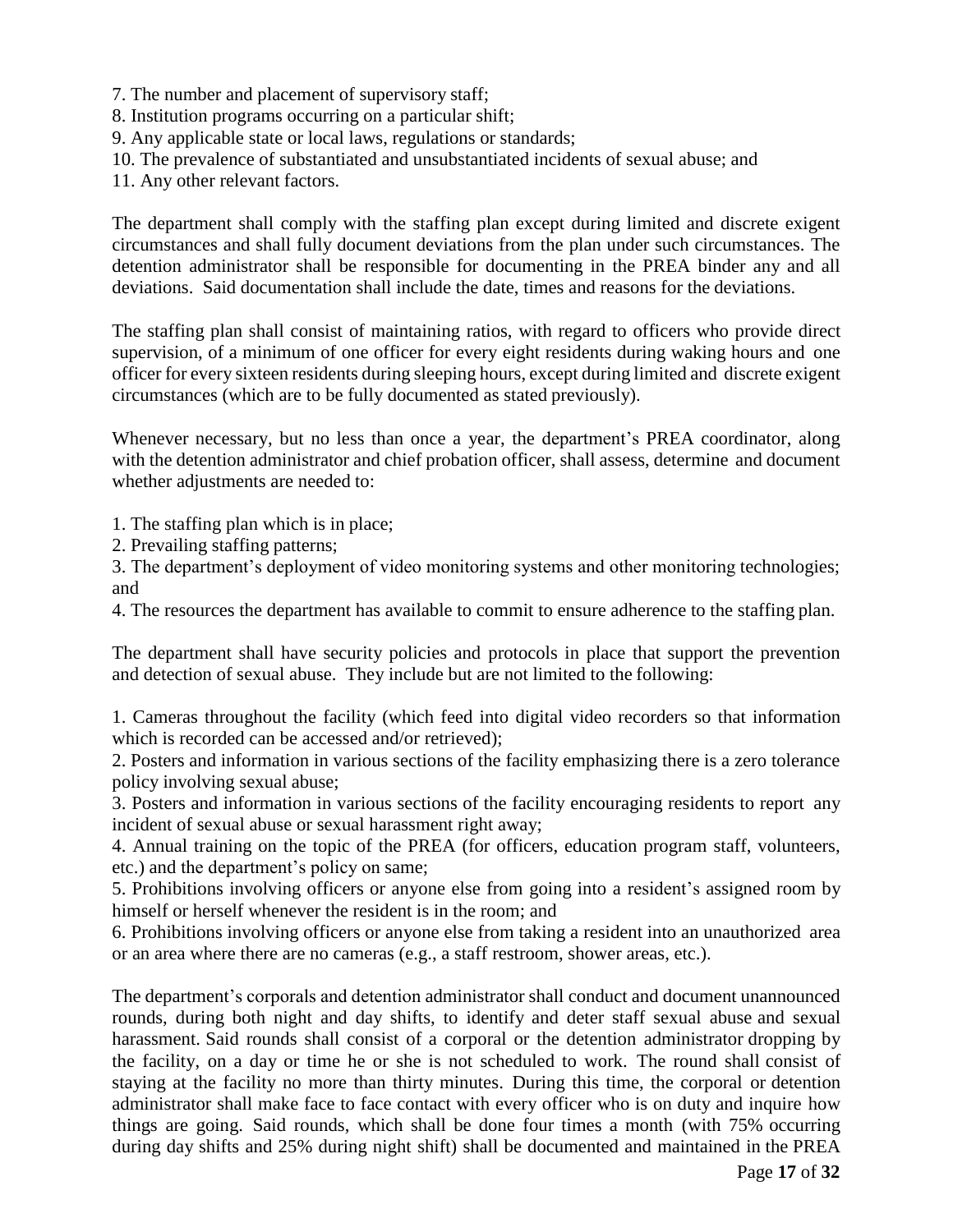binder by the detention administrator. The detention administrator shall be responsible for scheduling said rounds with the corporals, and it is important to note the corporals and detention administrator are strictly prohibited from alerting other staff members when these supervisory rounds will be taking place (unless an announcement is warranted, in the opinion of the detention administrator, due to legitimate operational functions of the facility).

### A 20.7 Viewing and Searches

Detention officers are strictly prohibited from conducting cross-gender strip, pat-down and visual body cavity searches (i.e., a search of the anal or genital opening), except in the case of emergency or when performed by medical practitioners. In the event exigent circumstances exist which require a cross-gender search, an incident report shall be completed within twenty-four hours by the officer(s) conducting the search. Said report shall be submitted to the detention administrator, and the report must clearly outline the need for the search, how the search was carried out, where the search was conducted, etc.

Residents shall be allowed to shower, perform bodily functions and change clothing without nonmedical staff of the opposite gender viewing their breasts, buttocks or genitalia, except in case of emergency or when such viewing is incidental to routine cell checks (although every effort shall be made by officers to prevent and avoid such situations).

Detention officers of the opposite gender as the residents in a living unit shall be particularly careful about staying away from areas where said residents may be showering, performing bodily functions or changing clothing. Only officers of the same gender as the residents who are showering, performing bodily functions, changing clothing, etc., shall supervise and/or monitor the residents in question. In addition, every time an officer enters a living unit that houses juveniles of the opposite gender as the officer, the officer must announce his or her presence immediately upon entering the unit (regardless of the day or time). The officer must say, without yelling but loud enough for juveniles in the unit to be able to hear, "male officer in the unit" (when entering the female unit) or "female officer in the unit" (when entering the male unit).

Detention officers are strictly prohibited from searching or physically examining a transgender or intersex resident for the sole purpose of determining the resident's genital status. If the resident's genital status is unknown, it is to be determined during conversations with the resident or by medical staff (i.e., by reviewing medical records or, if necessary, through a medical examination conducted in private).

The department shall arrange to have detention officers trained on how to conduct cross-gender pat-down searches and searches of transgender and intersex residents. The training shall focus on ensuring all searches are conducted professionally, respectfully and in the least intrusive manner possible, while satisfying security needs.

# A 20.8 Staff, Volunteer and Contractor Training

All employees (which includes but may not be limited to detention officers, medical staff and education program staff) who have or may have contact with residents must receive training, on an annual basis, on the department's zero tolerance policy for sexual abuse and sexual harassment. Said training shall include guidance and/or instructions on what employees shall do to prevent, detect, report and respond to sexual abuse and sexual harassment.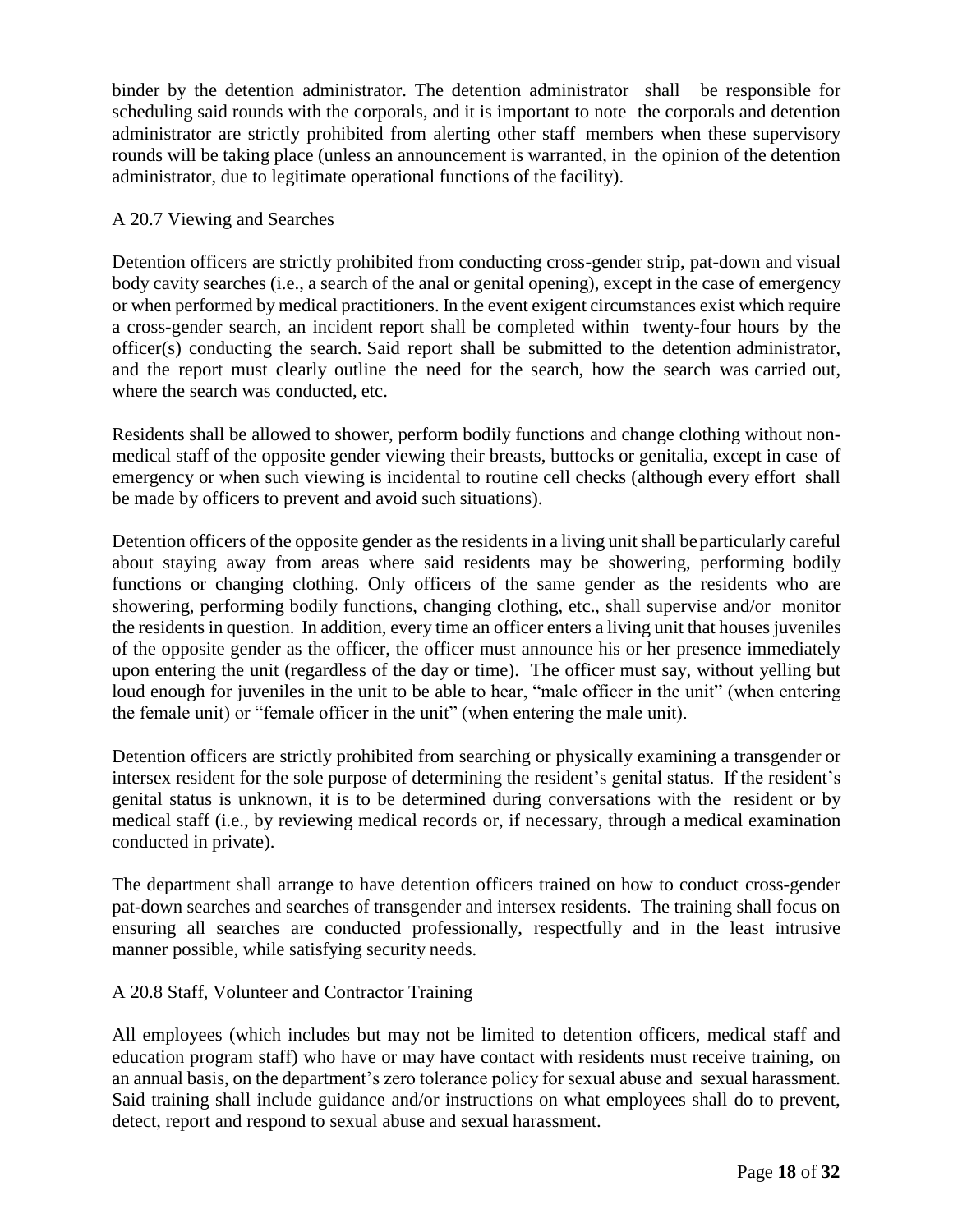All employees (which include but may not be limited to detention officers, medical staff and education program staff) who have or may have contact with residents will be trained and required to communicate effectively and professionally with residents, including those who are or may be lesbian, gay, bisexual, transgender, gender non-conforming or intersex.

The training provided to employees who have or may have contact with residents shall include, but not be limited to:

1. The right of every resident to be free from sexual abuse and sexual harassment;

2. The right of every resident to be free from retaliation for reporting sexual abuse and sexual harassment;

3. The dynamics of sexual abuse and sexual harassment in juvenile detention facilities; and

4. The common reactions of resident victims of sexual abuse and sexual harassment.

In addition, said training shall include tips and/or information on:

1. How to detect and respond to signs of threatened and actual sexual abuse;

2. How to distinguish between consensual sexual contact and sexual abuse between residents; and

3. How to avoid inappropriate relationships with residents.

All employees who have or may have contact with residents shall be trained on how to comply with relevant laws related to mandatory reporting of sexual abuse to outside authorities and on relevant laws regarding the age of consent.

The training required by this section shall be tailored to the unique needs and attributes of residents being held in a juvenile facility and to the gender of the residents being held at the Santa Cruz County juvenile detention facility. Based on the fact its employees will work with both males and females, juvenile detention officers in Santa Cruz County shall receive additional training and be prepared to properly address any and all PREA related issues, regardless of whether they are working with males or females on any given day.

Any current employee who has not received the PREA training must receive it within one year of the effective date of the PREA standards. Furthermore, employees shall participate in refresher training sessions on the PREA every year. The preceding shall be done to ensure employees know the department's current policies and procedures related to sexual abuse and sexual harassment.

Employees shall be cognizant they may be subject to search of their locker, work area, computer e-mail messages, etc., during the course of an investigation involving allegations of sexual abuse and/or sexual harassment.

Whenever an employee attends and/or participates in a PREA related training, the detention administrator shall provide each employee with an acknowledgment form. Said form shall serve to acknowledge an employee attended the training and the employee's signature on the form shall serve to attest that he or she understood the training he or she received. The detention administrator shall keep all forms in the PREA binder.

All volunteers and contractors who have or may have contact with residents shall be trained on their responsibilities under the department's sexual abuse and sexual harassment prevention, detection and response policies and procedures. The following are key elements of the training program: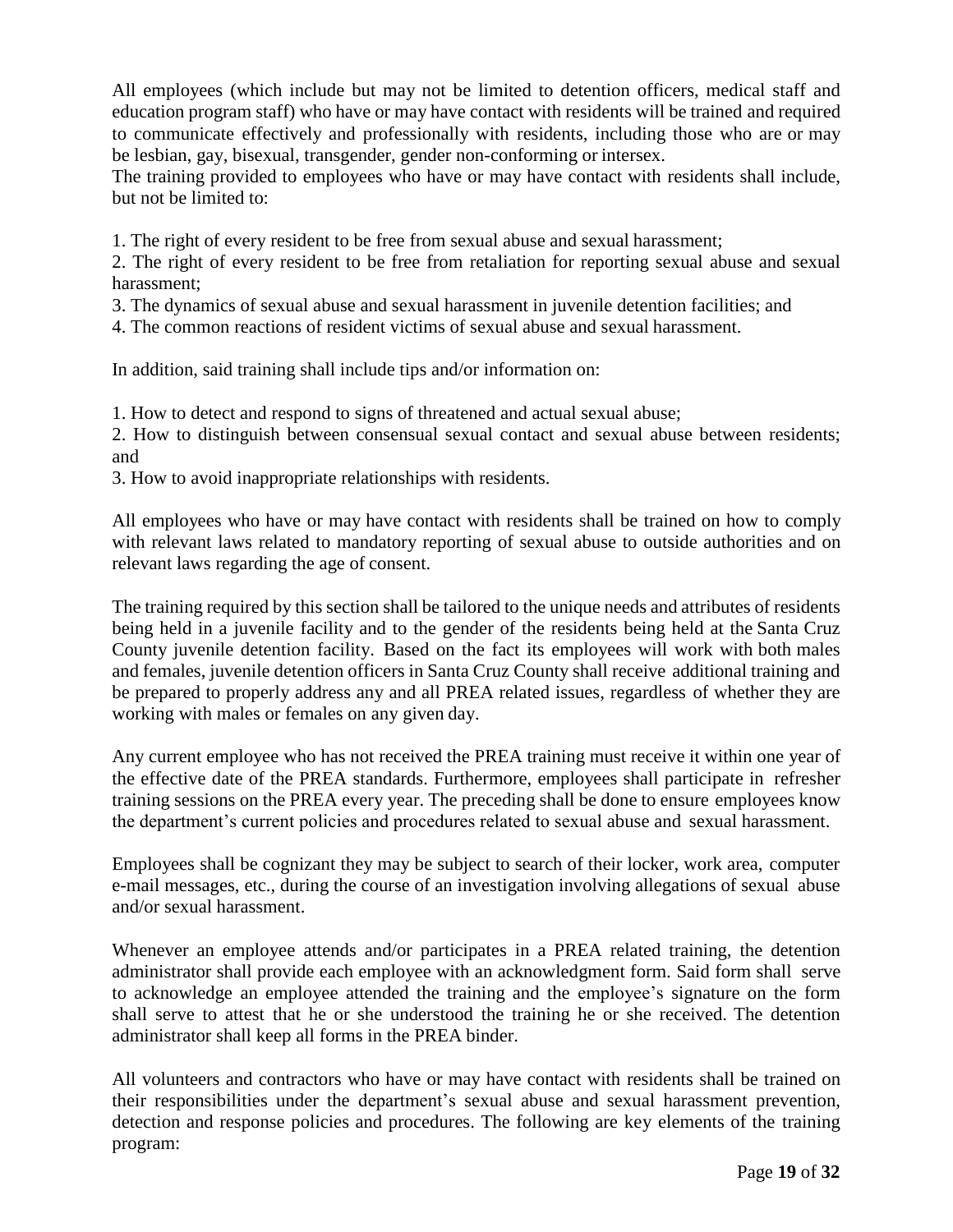1. The level and type of training provided to volunteers and contractors shall be based on the services they provide and the level of contact they have with residents.

2. They shall be notified of the department's zero-tolerance policy regarding sexual abuse and sexual harassment and informed of how to report such incidents.

3. The detention administrator shall use a form, which must be signed by volunteers and contractors, to have them acknowledge receiving and understanding the training.

As part of the training they will receive, staff shall be made aware of constitutional requirements associated with investigative interviews. For example, they shall receive information on:

1. Miranda – Part of a preventive criminal procedure rule that law enforcement is required to administer to protect an individual who is in custody and subject to direct questioning or its functional equivalent from a violation of his or her Fifth [Amendment](https://en.wikipedia.org/wiki/Fifth_Amendment_to_the_United_States_Constitution) right against compelled self-incrimination.

2. Garrity – It advises subjects of their criminal and administrative [liability](http://en.wikipedia.org/wiki/Legal_liability) for any statements they may make, but also advises subjects of their [right to remain silent](http://en.wikipedia.org/wiki/Right_to_remain_silent) on any issues that tend to implicate them in a crime. It helps ensure the subject's constitutional rights, while also helping state or local investigators preserve the evidentiary value of statements provided by subjects in concurrent administrative and criminal investigations.

3. Weingarten - In 1975 the [United States Supreme Court,](http://en.wikipedia.org/wiki/Supreme_Court_of_the_United_States) in the case of *NLRB v. J. [Weingarten,](http://en.wikipedia.org/wiki/NLRB_v._J._Weingarten%2C_Inc) [Inc.](http://en.wikipedia.org/wiki/NLRB_v._J._Weingarten%2C_Inc)*, 420 [U.S.](http://en.wikipedia.org/wiki/United_States_Reports) [251](https://supreme.justia.com/us/420/251/case.html) (1975), upheld a National Labor [Relations](http://en.wikipedia.org/wiki/National_Labor_Relations_Board) Board (NLRB) decision that employees have a right to union representation at investigatory interviews. These rights have become known as the Weingarten Rights.

The department will rely on the Nogales Police Department to conduct sexual abuse investigations. No employee of the department shall receive training in conducting sexual abuse investigations. When requesting that the Nogales Police Department conduct an investigation, the department shall request an investigator whose training includes but is not limited to:

- 1. Techniques for interviewing juvenile sexual abuse victims;
- 2. Proper use of Miranda type warnings;
- 3. Sexual abuse evidence collection in confinement settings;

4. The criteria and evidence required to substantiate a case for administrative action or prosecution referral.

The department shall ensure all full-time and part-time medical and mental health care practitioners who work regularly in the juvenile detention facility have been trained in:

1. How to detect and assess signs of sexual abuse and sexual harassment;

2. How to preserve physical evidence of sexual abuse;

3. How to respond effectively and professionally to juvenile victims of sexual abuse and sexual harassment; and

4. How and to whom to report allegations or suspicions of sexual abuse and sexual harassment.

Medical staff employed by the county shall not conduct forensic examinations of residents who claim and/or are believed to be the victims of sexual abuse or sexual harassment. Said examinations shall be conducted at a hospital or clinic and only by a medical professional who has the appropriate training to conduct such examinations.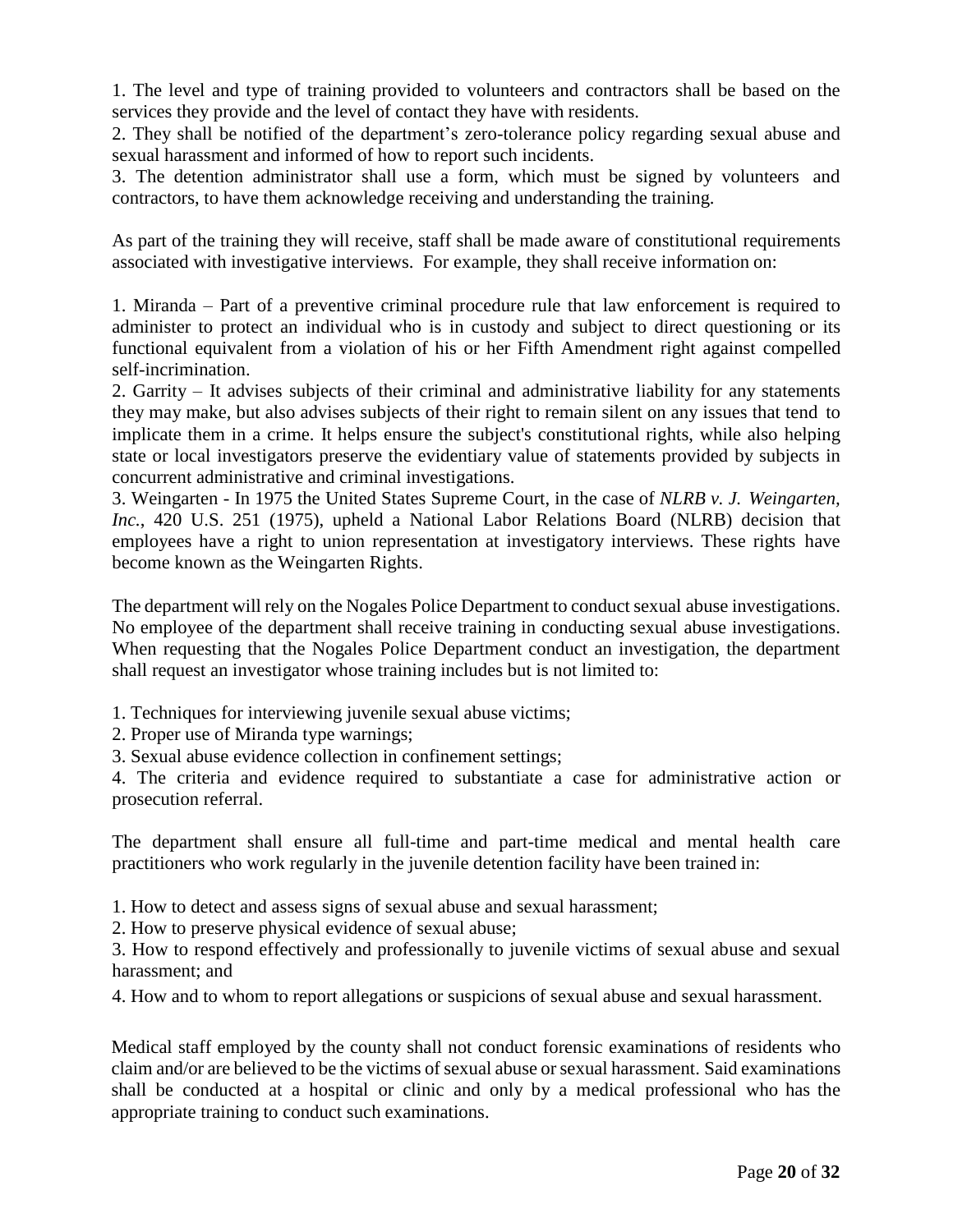The department shall have on file, to the extent possible, documentation which attests that medical and mental health practitioners who conduct a forensic examination have received specialized training to do the latter.

Medical and mental health care practitioners who are employed by the county shall also receive the PREA training once a year. It shall be the same training that is required for detention officers, education program staff, contractors, volunteers, etc. The preceding shall be done to ensure everyone is intimately familiar with all PREA policies and procedures.

## A 20.9 Resident Education

During the intake process, residents shall receive information (verbally and in writing  $-$  in an age appropriate fashion) explaining the department's zero-tolerance policy regarding sexual abuse and sexual harassment. As part of the information to be provided to residents, they must be informed how to report incidents or suspicions of sexual abuse or sexual harassment.

The department shall provide education on the department's zero-tolerance policy in formats accessible to all residents, including those who are limited English proficient, deaf, visually impaired or otherwise disabled, as well as to residents who have limited reading skills. The detention administrator shall be made aware, immediately, whenever a resident has special needs (e.g., when a resident is deaf, only speaks a language that is not English or Spanish, etc.).

Within ten days of intake, the department shall provide comprehensive, age appropriate education to residents (either in person or via video) regarding:

- 1. Their right to be free from sexual abuse and sexual harassment;
- 2. Their right to be free from retaliation for reporting such abuse or harassment;
- 3. The department's sexual abuse response policies and procedures.

Residents who are currently in detention who have not received the education described in this section shall be educated as soon as possible but no more than within one year of the effective date of the PREA standards.

Residents shall receive education upon transfer to another facility, to the extent the policies and procedures of the resident's new facility differ from those of the previous one. Thus, a resident transferred to the department's facility must be educated on its policies and procedures.

The department shall maintain documentation of resident participation in the education sessions described in this section. The documentation shall be in the way of a form that needs to be completed for every resident. Said form shall be placed and maintained in the resident's file.

The department shall also ensure key information is continuously and readily available or visible to residents through posters, pamphlets, notices posted throughout the facility, etc.

A 20.10 Screening for Risk of Sexual Victimization and Abusiveness

The department shall make reasonable and diligent efforts to obtain and use information about each resident's personal history and behavior to reduce the risk of sexual abuse by or upon a resident. Said efforts to obtain and use information shall take place within 72 hours of a resident arriving at the facility and periodically throughout the resident's stay in detention.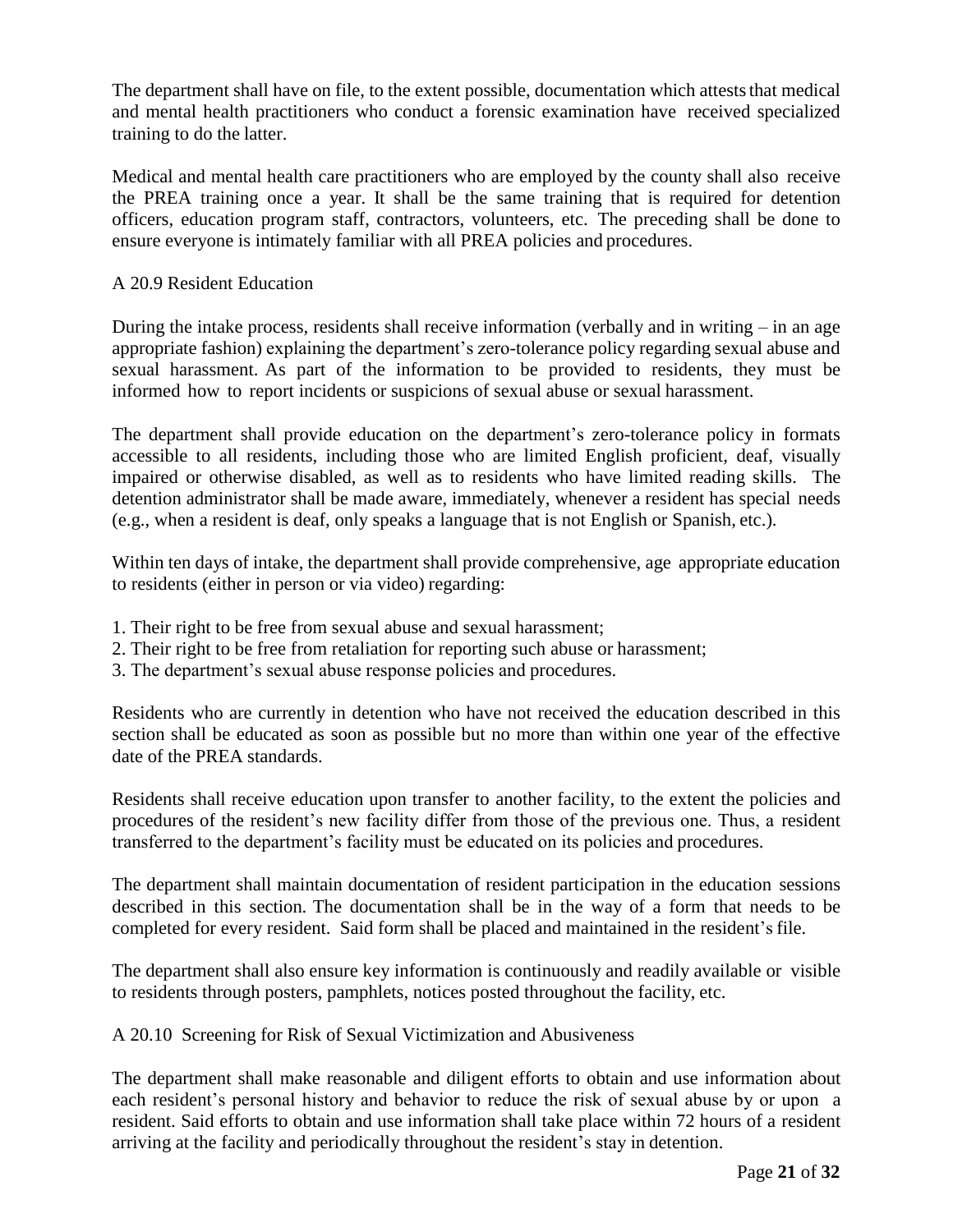Efforts to obtain information relating to a resident's personal history and behavior shall be made through the completion of assessments which shall be completed using an objective screening instrument.

The objective screening instrument shall, at a minimum, attempt to ascertain information about:

1. Prior sexual victimization or abusiveness;

2. Any gender non-conforming appearance or manner or identification as lesbian, gay, bisexual, transgender or intersex and whether the resident may be vulnerable to sexual abuse;

- 3. Current charges and offense history;
- 4. Age;
- 5. Level of emotional and cognitive development;
- 6. Physical size and stature;
- 7. Mental illness or mental disabilities;
- 8. Intellectual or developmental disabilities;
- 9. Physical disabilities;
- 10. The resident's own perception of vulnerability;

11. Any other specific information about individual residents that may indicate heightened needs for supervision, additional safety precautions or separation from certain other residents.

Detention officers shall obtain information needed pursuant to this section through:

1. Conversations with residents during the intake process;

- 2. Medical and mental health screenings;
- 3. Classification assessments;

4. Reviewing non-confidential court records (e.g., information on referrals, affidavits of probable cause, interim petitions, etc.), case files, facility behavioral records and other relevant documentation from resident files.

The information obtained pursuant to this section is confidential and is only to be shared among detention staff and medical staff (and possibly with education program staff but only with the consent of the detention administrator) for the purposes of attempting to prevent or protect someone from being the victim of sexual abuse or sexual harassment. The information is not to be misused in any manner (e.g., sharing it with residents or others who have no legitimate business need to have the information, using it to mock or ridicule a resident, etc.) and detention staff shall make a concerted effort to ensure sensitive information is not exploited or misused by staff or other residents (i.e., where the resident in question would be or could be adversely affected in any way).

If the screening administered pursuant to this section reveals a resident has experienced sexual victimization (regardless of whether it occurred in an institutional setting or the community), the officer who completed the screening shall offer the resident the opportunity to meet with a medical or mental health practitioner within 14 days of the intake screening.

If the screening administered pursuant to this section reveals a resident has previously perpetrated sexual abuse (regardless of whether it occurred in an institutional setting or the community), the officer who completed the screening shall offer the resident the opportunity to meet with a mental health practitioner within 14 days of the intake screening.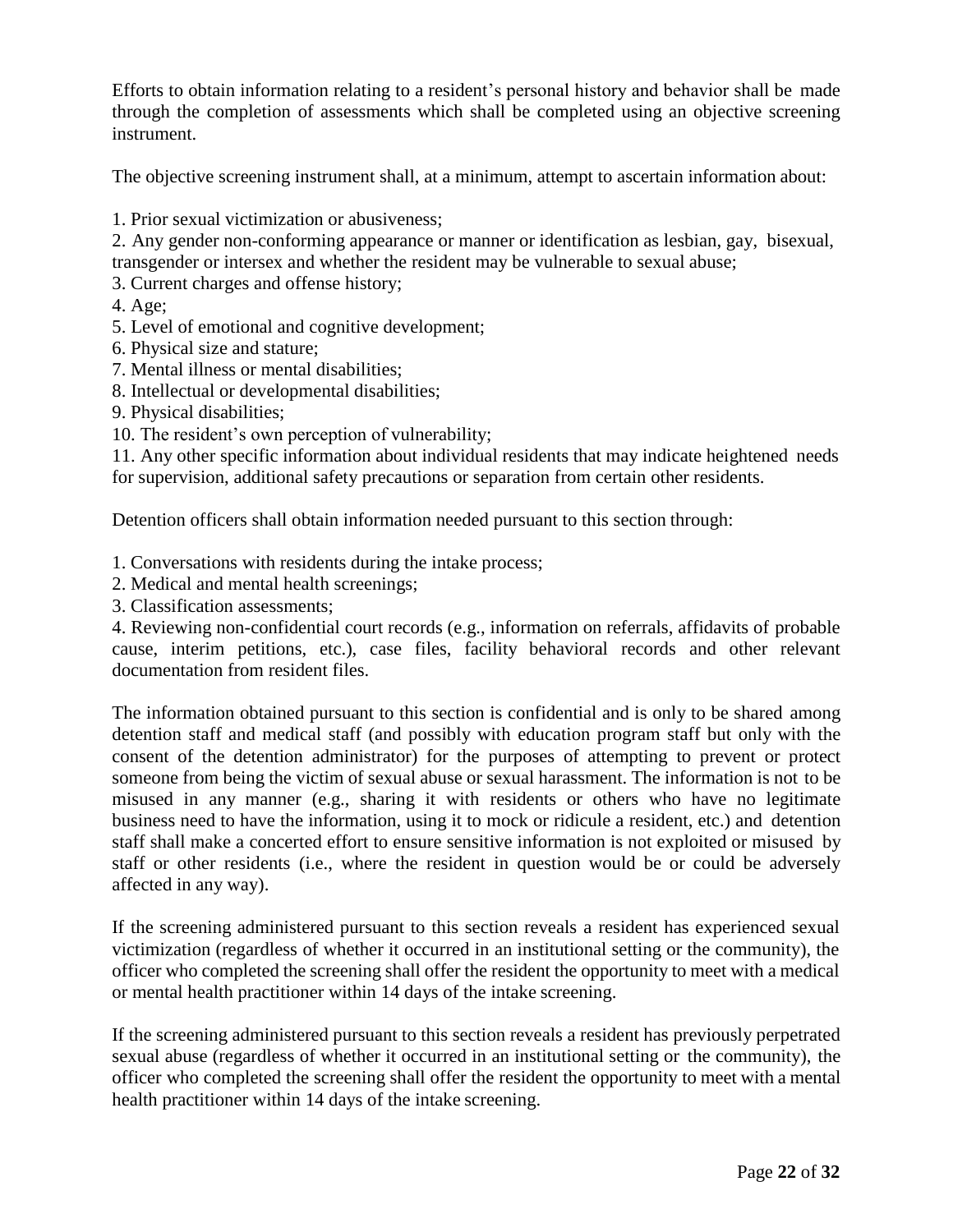Any information related to sexual victimization or abusiveness that occurred in an institutional setting shall be strictly limited to medical and mental health practitioners and other staff, as necessary (or as otherwise required by federal, state or local law), to inform treatment plans and security and management decisions (including, but not limited to, housing, bed, work, education and program assignments).

Medical and mental health practitioners do not need to obtain informed consent from residents before reporting information about prior sexual victimization that did not occur in an institutional setting.

All information obtained pursuant to this section shall be used to make housing, bed, work, education and program assignments with the goal of keeping all residents safe and free from sexual abuse.

Residents may be isolated from others but only as a last resort when less restrictive measures are inadequate to keep them and other residents safe (and then only until an alternative means of keeping all residents safe can be arranged).

During any period of isolation related to efforts to prevent an incident of sexual abuse or sexual harassment:

1. Staff shall not deny residents daily large muscle exercise nor any legally required educational programming or special education services;

2. Residents in isolation shall receive daily visits from a medical or mental health care clinician to gauge how the resident is doing.

3. Residents shall also have access to other programs and work opportunities to the extent possible and reasonable.

The detention administrator shall communicate and work closely with detention, education and medical staff to make whatever special arrangements may need to be made for residents who are in isolation.

If a resident is isolated for his or her own safety, the detention administrator shall ensure the basis for the department's concern is documented in the resident's detention file. The documentation shall include the reason or reasons why no alternative means of separation could be arranged.

Every 30 calendar days, the department shall afford each resident who is in isolation a review to determine whether there is a continuing need for separation from the general population. Information obtained from said review shall be considered by the detention administrator.

Residents who are lesbian, gay, bisexual, transgender or intersex shall not be placed in particular housing, bed or other assignments solely on the basis of such identification or status. In addition, staff shall not consider lesbian, gay, bisexual, transgender or intersex identification or status as an indicator of likelihood of being sexually abusive.

When making housing and programming assignments involving residents who are transgender or intersex, detention officers shall consider, on a case-by-case basis:

1. Whether a placement would ensure the residents health and safety;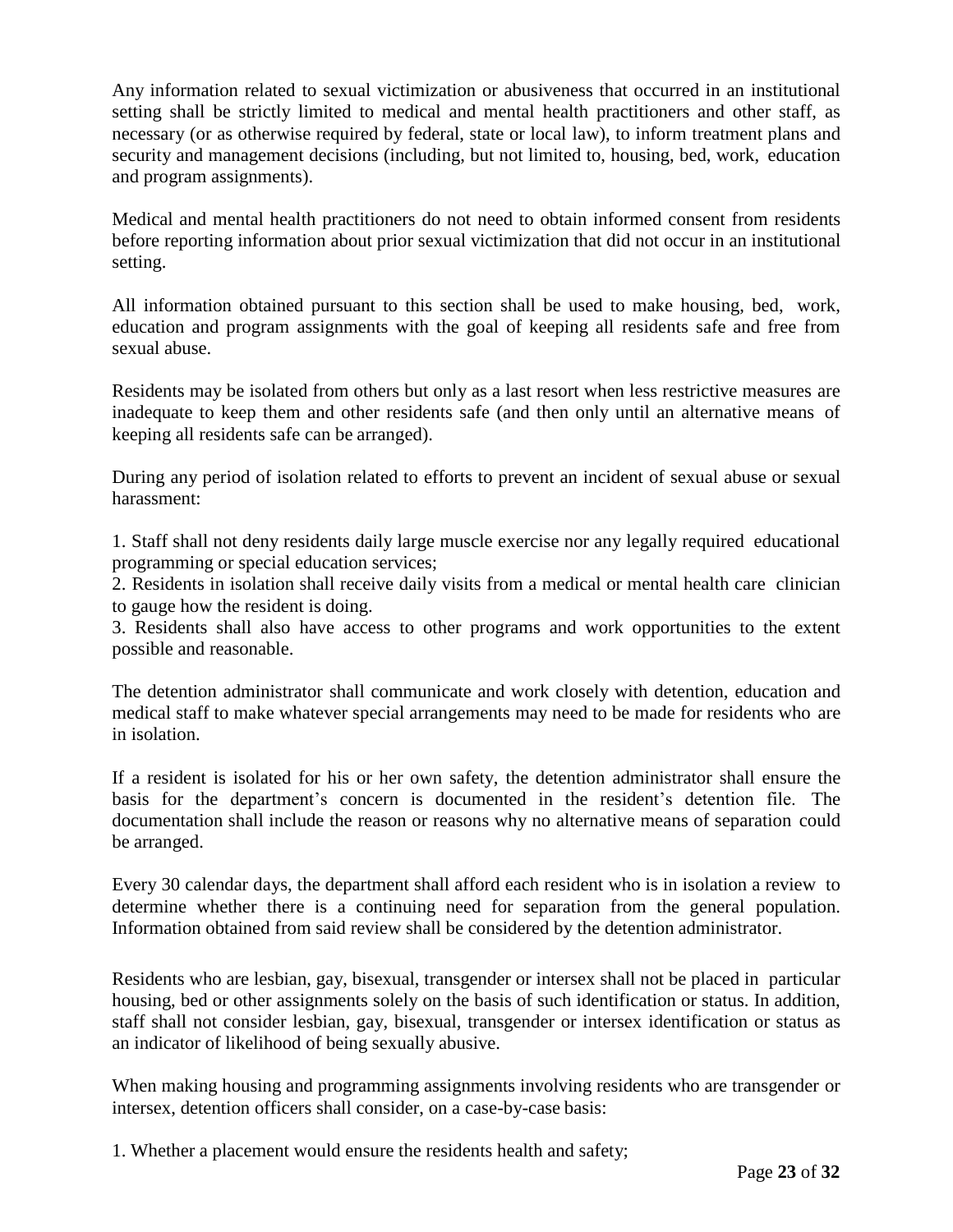2. Whether the placement would present management or security problems.

The placement and programming assignments for each transgender and intersex resident shall be reassessed at least twice every year to review any threats to safety experienced by the resident.

The views of a transgender or intersex resident with respect to his or her own safety shall be given serious consideration by staff.

Residents who are transgender or intersex shall be given the opportunity to shower separately from other residents.

Detention officers shall consider housing change requests which are made by residents, particularly those which may help prevent or stop resident sexual assaults.

The detention center has three living units and a total of 32 beds. Since all rooms are designed for single occupancy and there is flexibility with regard to which living unit a resident may be assigned, detention staff has good options when it comes to making reasonable efforts to protect residents reporting sexual abuse.

A 20.11 Agency and Staff Response to Resident Reports

When the department learns (be it prior to, during or after the intake process) a resident is subject to a substantial risk of imminent sexual abuse, it shall take immediate action to protect the resident.

The following steps shall be taken by detention staff in the event they are first responders as it relates to an allegation of sexual abuse:

1. Stay calm and assure the person there will be immediate follow-up;

2. Notify the shift supervisor immediately, in person and in private, of what is being reported; and

3. Follow all instructions provided by the shift supervisor and/or the detention administrator (this may include, but is not limited to, contacting the correctional health nurse, mental health [i.e., NurseWise] and the Nogales Police Department).

The department shall make use of a checklist to ensure that if detention officers are required to act as first responders, they have clear directions on how to fulfill their duties.

Upon learning of an allegation a resident was sexually abused, the first staff member to respond to the report shall:

1. Separate the alleged victim and abuser (e.g., assign them to rooms located on different floors within a living unit or put them in different living units);

2. Preserve and protect any crime scene until appropriate steps can be taken to collect any evidence (by cordoning off areas as necessary);

3. Request the alleged victim not take any actions that could destroy physical evidence, including (as appropriate) washing, brushing teeth, changing clothes, urinating, defecating, drinking or eating. The latter applies if the abuse occurred within a time period that may still allow for the collection of physical evidence.

Page **24** of **32** 4. Ensure the alleged abuser does not take any actions that could destroy physical evidence,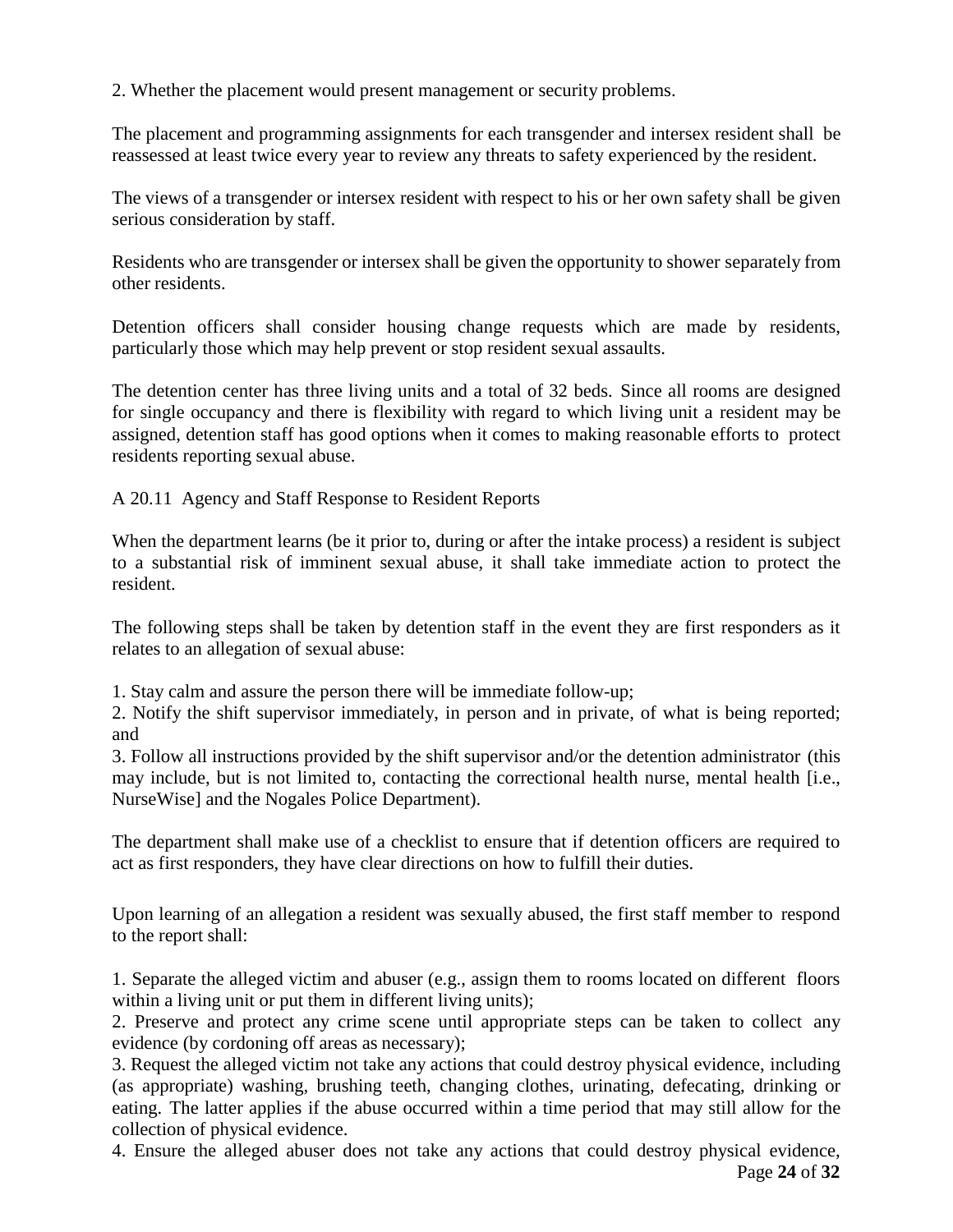including (as appropriate) washing, brushing teeth, changing clothes, urinating, defecating, drinking or eating. The latter applies if the abuse occurred within a time period that may still allow for the collection of physical evidence.

The protocol for ensuring all physical evidence is secured consists of following steps two, three and four above and contacting the Nogales Police Department immediately. If necessary and reasonable, the alleged abuser may be restrained in the restraint chair to ensure he or she does not destroy physical evidence.

If the first staff responder is a non-security staff member (e.g., education or medical staff), he or she shall request the alleged victim not take any actions that could destroy physical evidence and proceed to notify security staff (a detention officer but preferably the shift supervisor) immediately.

The department shall develop and have in place a written institutional plan to coordinate actions taken in response to an incident of sexual abuse among staff first responders, medical and mental health practitioners, investigators and facility leadership.

Any use of segregated housing to protect a resident who is alleged to have suffered sexual abuse shall be subject to the requirements of 28 Code of Federal Regulations 115.342 (as explained in section A 20.10 of this policy).

## A 20.12 Investigations

Investigations into allegations of wrong doing in connection with this policy shall be done as quickly and as thoroughly as possible. Generally, the chief probation officer shall arrange for a probation administrator to conduct an administrative investigation. If the circumstances require a criminal investigation, the chief probation officer or his/her designee shall enlist the assistance of the Nogales Police Department.

Administrative investigations may be conducted to determine whether or not an officer failed to abide by this or any other department policy. Meanwhile, criminal investigations shall be done by certified law enforcement officers who are trained to determine whether or not a person has engaged in behavior that violates state statute. Regardless of the type of investigation, the methods and/or techniques used must be professional and respectful toward all involved.

The following are other important things related to any investigations which may need to be conducted:

1. The chief probation officer (or his or her designee) has the authority to initiate an investigation when the circumstances, in his or her professional opinion, warrant such.

2. A probation administrator has the authority to conduct an administrative investigation, while the Nogales Police Department has the authority to conduct a criminal investigation.

3. The chief probation officer (or his or her designee) has the authority to act on the investigators' findings (be it those from a probation administrator or a law enforcement officer).

4. Investigative tools such as phone call monitoring, DNA samples and polygraph examinations shall be approved by the chief probation officer.

5. Investigators shall reach out, as needed, to mental health specialists in the community (since there are no mental health specialists who work directly for the county) to assist with questioning (and/or treatment) of victims and alleged offenders during the investigative process.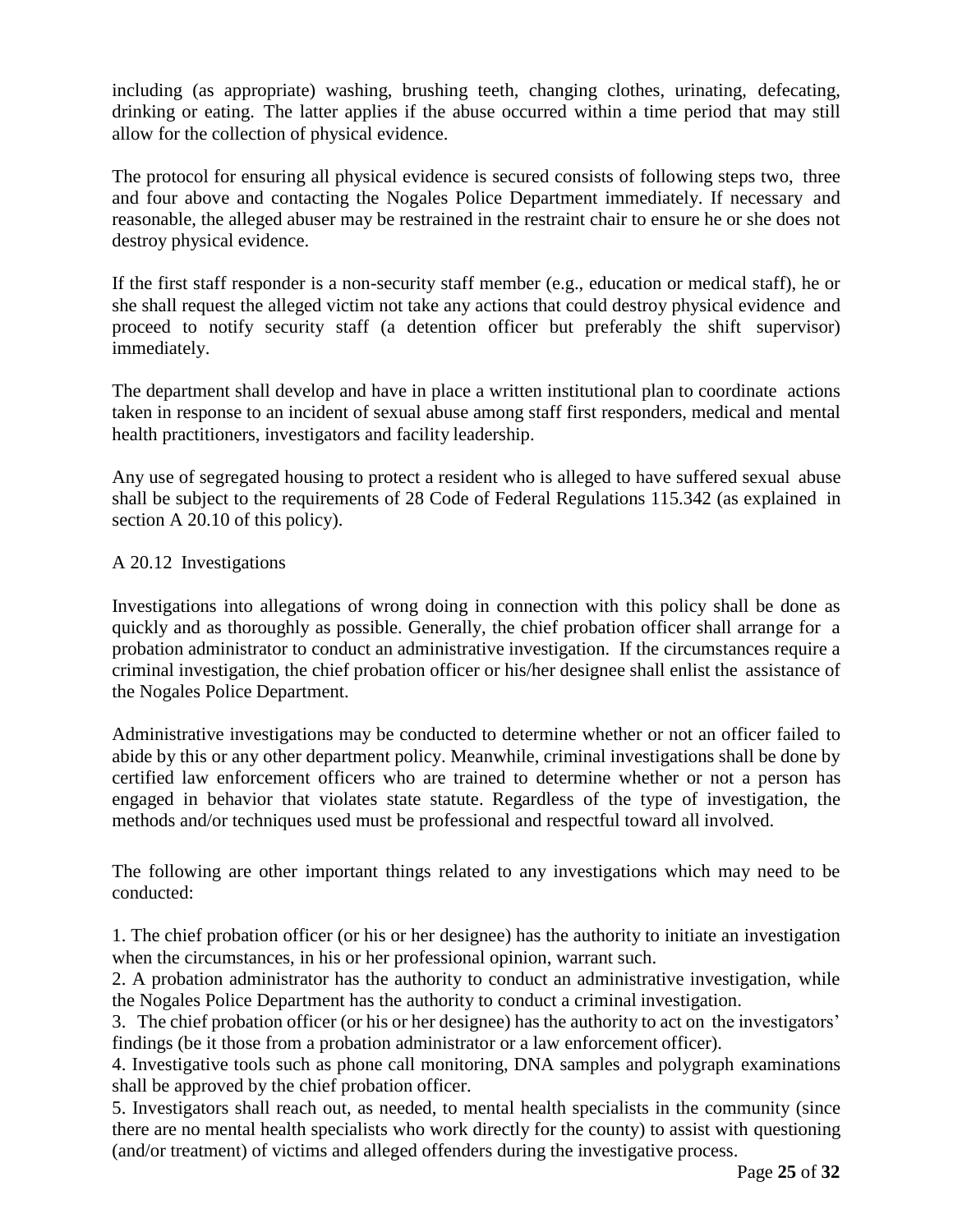6. Investigators shall reach out, as needed, to outside medical staff during the investigative or treatment process. However, the preceding shall be done only after consulting with county medical staff (i.e., the correctional health nurse) and when there is agreement outside consultation and/or treatment is necessary.

7. All administrative investigations involving allegations of sexual abuse and sexual harassment shall be done promptly, thoroughly and objectively, including those involving third party and anonymous reports.

8. When sexual abuse is alleged, the department shall request the Nogales Police Department use investigators who have special training in sexual abuse investigations involving juvenile victims.

9. The gender of the victim shall be considered when making decisions involving who will investigate any given incident or report. The department will endeavor to ensure the investigator is well trained, sympathetic and empathetic.

10. Probation administrators who are tasked with conducting administrative investigations shall always be assigned to work out of the probation offices and not the juvenile detention facility.

11. Non-agency investigators shall be limited to detectives from the Nogales Police Department who would conduct criminal investigations and to probation administrators who work in other counties (should there be the type of conflict which may require the use of such to conduct an administrative investigation).

12. There will be no memorandum of understanding or any other type of written agreement to outline outside investigators' authority or the protocols they need to follow. They shall comply with the protocols of the agency they represent, abide by what is contained in this policy related to investigations and be willing to keep the chief probation officer apprised of the progress and challenges related to the investigation.

13. When an outside agency investigates a report of sexual abuse, every person working at the juvenile detention facility shall cooperate fully with the investigator(s). In addition, the chief probation officer shall remain informed about the progress of the investigation.

14. At a minimum, police investigators shall make certain they:

a. Gather and preserve direct and circumstantial evidence, including any available

physical and DNA evidence and any suitable electronic monitoring data;

b. Interview alleged victims, suspected perpetrators and witnesses; and

c. Review prior complaints and reports of sexual abuse involving the suspected perpetrator.

15. The credibility of an alleged victim, suspect or witness shall be assessed on an individual basis and shall not be determined by the person's status as a resident or member of the staff.

16. Residents who allege sexual abuse shall not be required to submit to a polygraph examination or any other truth-telling device as a condition for proceeding with the investigation of such an allegation.

17. The department shall not terminate an investigation solely because the source of the allegation recants the allegation.

18. When the quality of the evidence appears to support criminal prosecution, the department shall conduct compelled interviews but only after consulting with prosecutors as to whether compelled interviews may be an obstacle for subsequent criminal prosecution.

19. Administrative investigations shall:

a. Include an effort to determine whether staff actions or failures to act contributed to the abuse; and

b. Have documentation in written reports that include a description of the physical and testimonial evidence, the reasoning behind credibility assessments and investigative facts and findings.

20. Criminal investigations shall be documented in a written report that contains a thorough description of physical, testimonial and documentary evidence. Where feasible, copies of all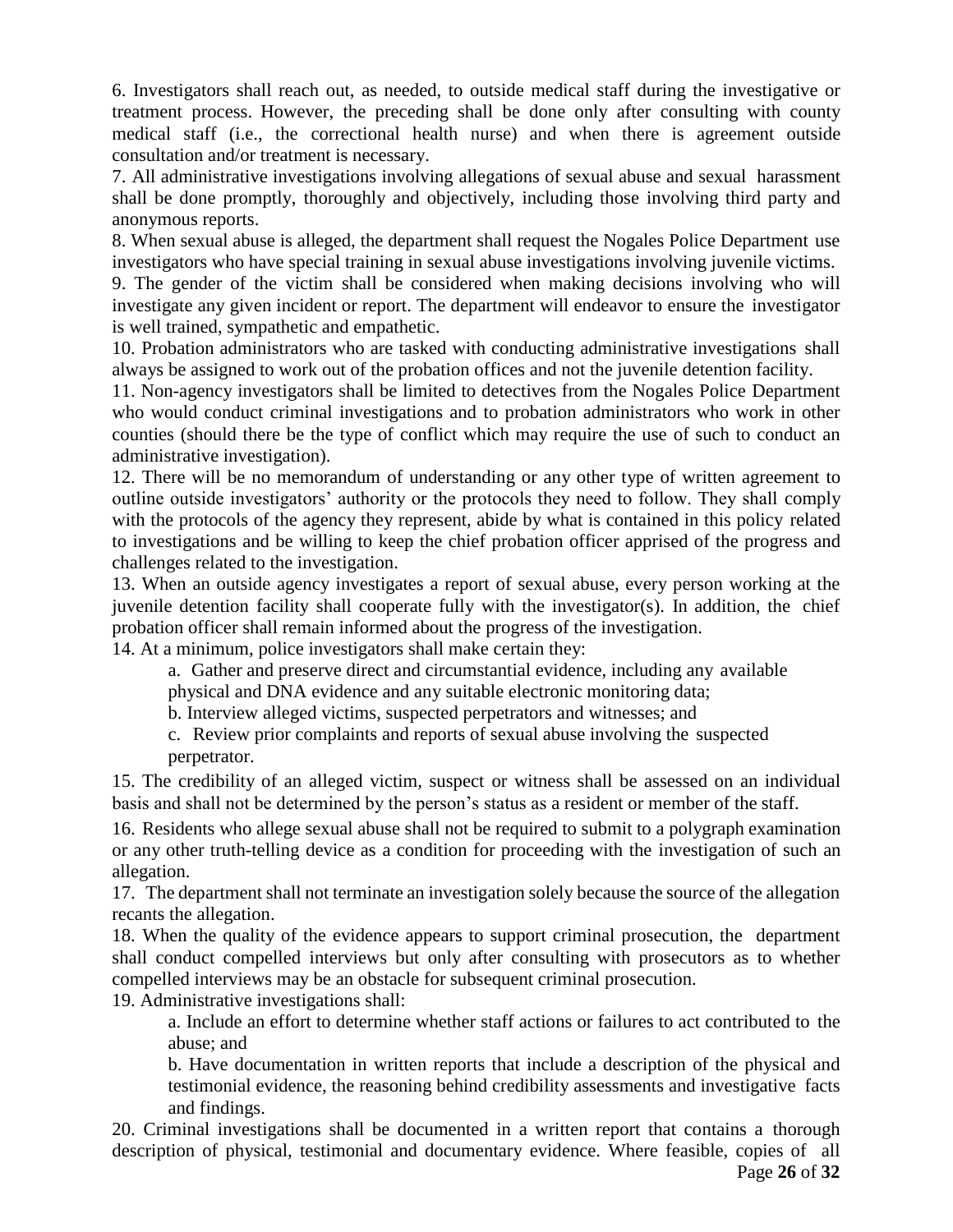documentary evidence shall be attached to the report.

21. Substantiated allegations of conduct which appear to be criminal shall be referred for prosecution. The preceding shall be done by the law enforcement agency which conducted the investigation.

22. If there are ever a large number of investigations which result in findings that are inconclusive (i.e., more than half of all investigations), department administrators shall assess how investigations are being conducted, how they may be improved, etc.

23. A preponderance of the evidence in determining whether allegations of sexual abuse or sexual harassment are substantiated is all that is needed. No higher standard shall be used.

24. The departure of an alleged abuser or victim from the employment or control of the detention center or department shall not provide a basis for terminating an investigation. Once started, investigations must be finished.

25. The department shall retain all written administrative and criminal investigative records for as long as the alleged abuser is incarcerated or employed by the agency, plus five years (unless the abuse was committed by a resident and applicable laws require a shorter period of retention).

26. The status of an ongoing investigation shall be communicated with staff, residents and the media by the chief probation officer or his/her designee (and as determined by the chief probation officer [when it comes to forum or medium that is used, how often updates are provided, etc.]). Every effort shall be made to be transparent, while not disclosing so much information that it could jeopardize the integrity of the investigation or put victims, witnesses, etc., in harm's way. 27. Requirements established by state statute, county policy, department policy, etc., shall be considered and followed in determining when the subject of an investigation must be notified of an investigation.

28. The results of a completed investigation shall be shared by the chief probation officer or his/her designee with staff, residents and the media. The information shall be limited to disclosing the outcome of the investigation, and the steps that were taken or will be taken in connection with the findings from the investigation.

29. To the extent possible, witnesses shall be protected during and after an investigation. The latter shall be done by keeping witnesses away from alleged offenders (e.g., not having them in the same living unit, having them do programming activities separately, etc.). A reminder will be provided to every staff member and resident that acts of retribution against a witness shall not be tolerated under any circumstances.

30. To the extent possible, victims shall be protected during and after an investigation. The latter shall be done by keeping victims away from alleged offenders (e.g., not having them in the same living unit, having them do programming activities separately, etc.). A reminder will be provided to every staff member and resident that acts of retribution against victims shall not be tolerated under any circumstances.

31. At the conclusion of an investigation into a resident's allegation he or she suffered sexual abuse while at the juvenile detention center, the chief probation officer or his/her designee shall inform the resident as to whether the allegation was determined to be substantiated, unsubstantiated or unfounded. The resident shall be explained, in easy to understand terms, what the preceding things mean.

32. In the event an outside department conducted the investigation, the department shall request all relevant information from the investigating outside department so that the resident may be explained the findings from the investigation.

33. In situations where a resident alleges a staff member has committed an act of sexual abuse against him or her, where the allegation has been found to be either substantiated or unsubstantiated (but not unfounded), the department shall subsequently notify the resident whenever:

a. The staff member is no longer posted within the resident's living unit;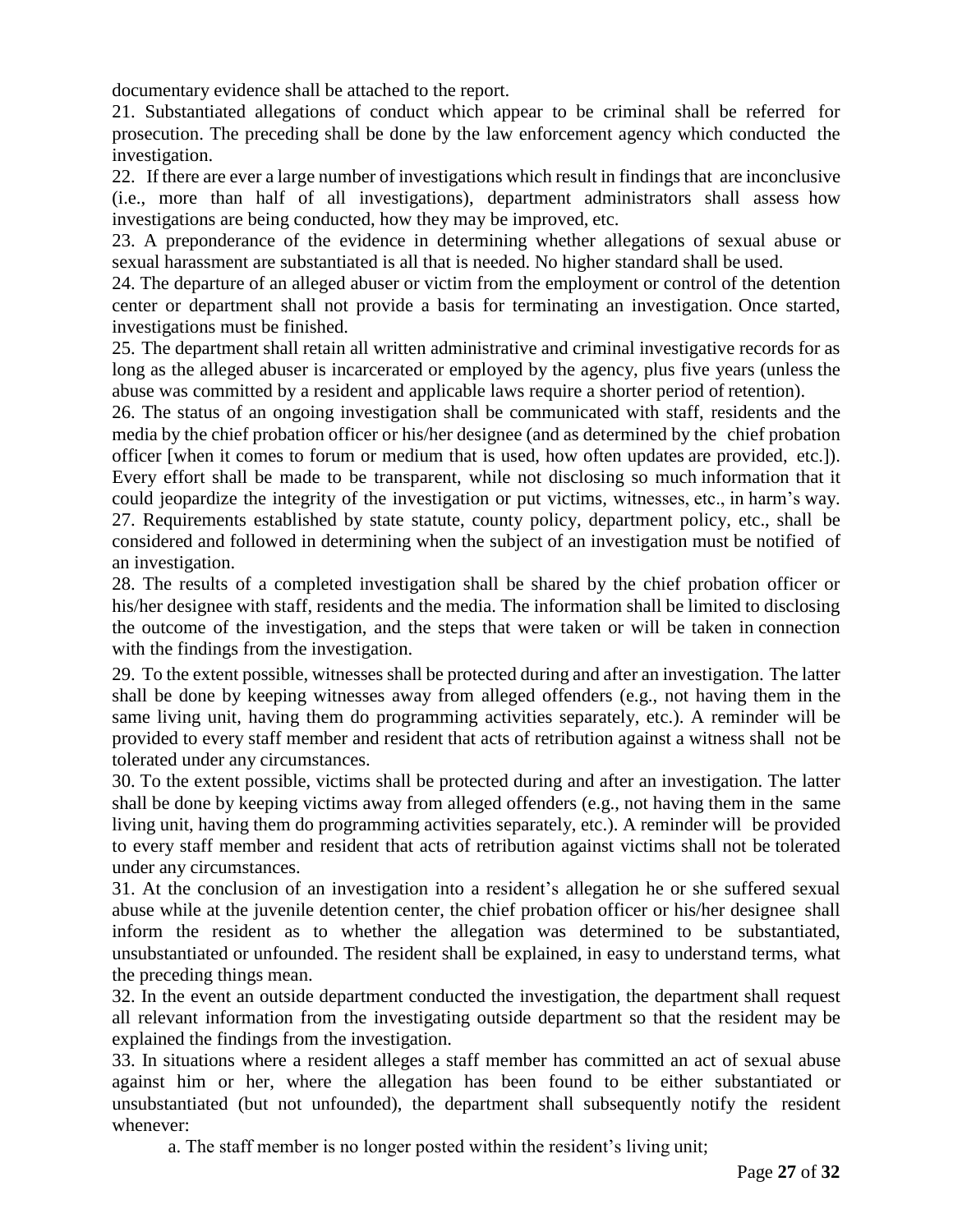b. The staff member is no longer employed by the department; or

c. The department learns the staff member has been charged or convicted on a charge related to sexual abuse at the juvenile detention center.

34. In situations where a resident alleges he or she has been sexually abused by another resident, the department shall subsequently inform the alleged victim whenever:

a. The department learns the alleged abuser has been charged in connection with an act of sexual abuse within the juvenile detention center; or

b. The department learns the alleged abuser has been convicted in connection with an act of sexual abuse within the juvenile detention center.

35. All notifications and attempted notifications to residents which are required by this subsection shall be documented and maintained by the detention administrator. It is important to note, however, the department's obligation to report various things to residents under this subsection terminates if the resident is released from the juvenile detention center's custody.

36. The results of every investigation shall be recorded, as required by the PREA, for reporting purposes. The information shall be maintained by the detention administrator.

37. The results of investigations shall be recorded, for reporting purposes, according to the requirements of Uniform Crime Reports.

38. Information shall be reported to the appropriate licensing organization if ever an act of sexual abuse is carried out on a resident by someone with a professional license (e.g., medical staff, an attorney, etc.). The chief probation officer or his/her designee shall work with county administrators and legal staff to determine at what point the information is provided and who will be responsible for providing it.

A 20.13 Staff and Resident Discipline

Staff shall be cognizant of the following:

1. Staff shall be subject to disciplinary action, up to and including termination, for violating department sexual abuse or sexual harassment policies.

2. Termination of employment shall be the presumptive disciplinary action for staff who engage in sexual abuse.

3. Disciplinary actions on staff for violations of department policies relating to sexual abuse or sexual harassment (other than actually engaging in sexual abuse) shall be commensurate with the nature and circumstances of the acts committed, the staff member's disciplinary history and the actions imposed for comparable offenses by other staff members with similar histories.

4. All terminations for violations of department sexual abuse or sexual harassment policies or resignations of staff who would have been terminated if not for their resignation, shall be reported to law enforcement agencies (unless the activity was clearly not criminal) and to any relevant licensing bodies.

5. Any contractor or volunteer who engages in sexual abuse shall be prohibited from having contact with residents and shall be reported to law enforcement agencies (unless the activity was clearly not criminal) and to relevant licensing bodies.

6. The department shall take appropriate remedial measures and shall consider whether to prohibit further contact with residents, in case of any other violation of department sexual abuse or sexual harassment policies by a contractor or volunteer.

7. Residents may be subject to disciplinary action only pursuant to a formal disciplinary process, following an administrative finding that the resident engaged in resident-on-resident sexual abuse or following an adjudication of delinquency for resident-on-resident sexual abuse.

8. Any disciplinary actions shall be commensurate with the nature and circumstances of the abuse committed, the resident's disciplinary history and the actions imposed for comparable offenses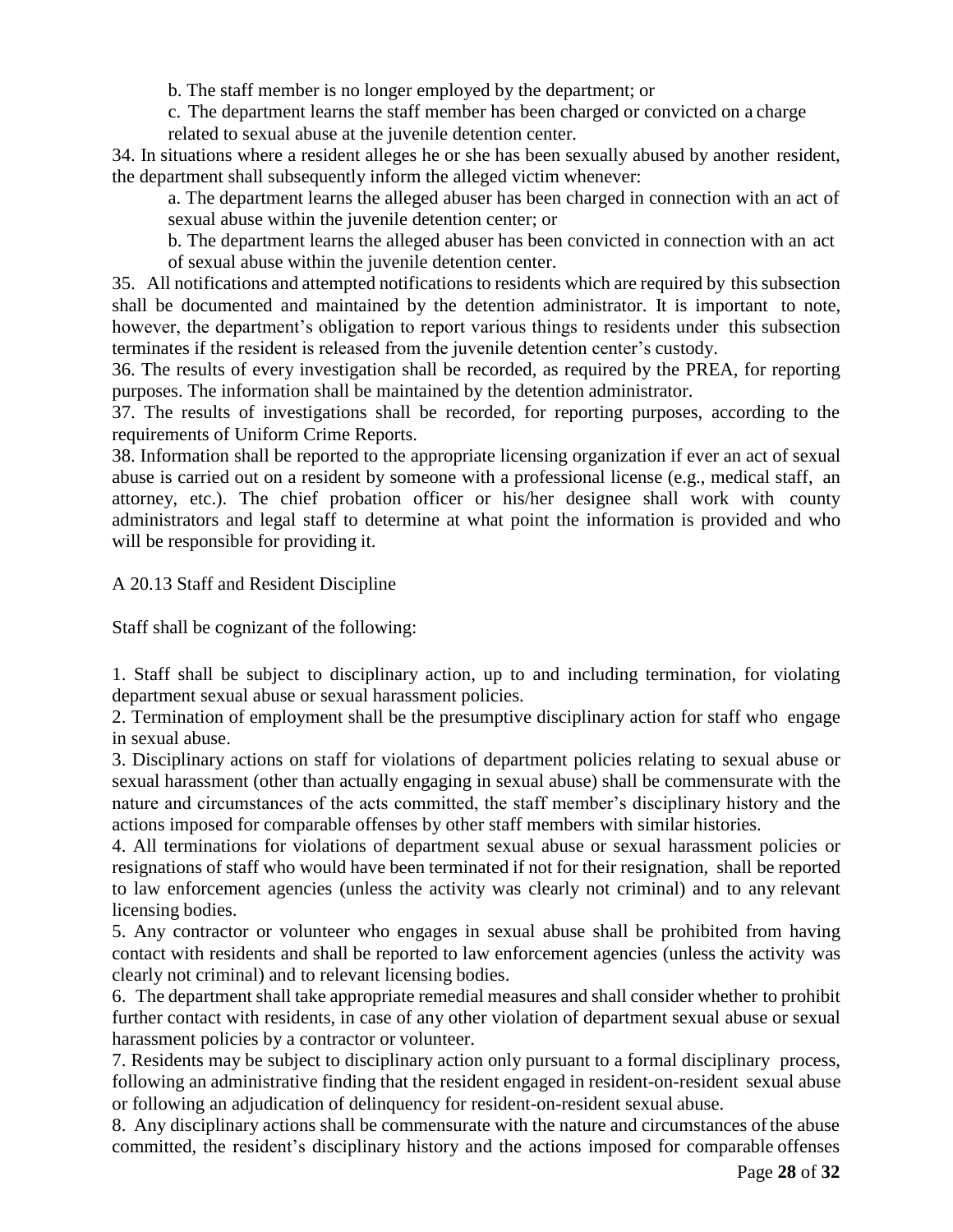by other residents with similar histories.

9. In the event a disciplinary action results in the isolation of a resident:

a. Staff shall not deny the resident the opportunity to do daily large-muscle exercise or access to any legally required educational programming or special education services;

b. The resident shall receive daily visits from a medical or mental health care clinician; and

c. The resident shall have access to other programs and opportunities to the extent

possible (e.g., access to the recreation room, television viewing, etc.).

10. The disciplinary process shall consider whether a resident's mental disabilities or mental illness contributed to his or her behavior when determining what type of action, if any, should be imposed.

11. To the extent possible and as deemed appropriate by the chief probation officer or his/her designee, the department shall consider whether to offer the offending resident participation in therapy, counseling or some other type of intervention designed to address and correct underlying reasons or motivations for the abuse.

12. The department may require the resident to participate in therapy, counseling or some other type of intervention designed to address and correct underlying reasons for the abuse as a condition of access to the detention center's rewards based behavior management system or other behavior based incentives (but not as a condition to access general programming or education).

13. The department may discipline a resident for sexual contact with a staff member only upon a finding the staff member did not consent to such contact.

14. For the purpose of a disciplinary action, a report of sexual abuse made in good faith based upon a reasonable belief the alleged conduct occurred shall not constitute falsely reporting an incident or lying, even if an investigation does not establish evidence sufficient to substantiate the allegation.

15. If it is determined sexual activity between residents is not coerced, the department's prohibition on all sexual activity between residents shall not allow the department to deem such activity to constitute sexual abuse.

# A 20.14 Medical and Mental Health Care

The following shall be done in connection with medical and mental health care:

1. Residents who are victims of sexual abuse shall receive timely, unimpeded access to emergency medical treatment and crisis intervention services (the nature and scope of which are determined by medical and mental health practitioners according to their professional judgment).

2. Treatment services shall be provided to victims of sexual abuse which occurs in the juvenile detention center without financial cost to the victim and regardless of whether the victim names the abuser or cooperates with an investigation arising out of the incident.

3. In the event no qualified medical or mental health practitioners are on duty at the time a report of recent abuse is made, the officer or officers receiving the information shall take preliminary steps to protect the victim and shall immediately notify the appropriate medical and mental health practitioners (i.e., the correctional health nurse and NurseWise).

4. Where medically appropriate, medical staff shall provide residents who are victims of sexual abuse while incarcerated with timely information about and timely access to emergency contraception and sexually transmitted infections prophylaxis, in accordance with professionally accepted standards of care.

5. The law enforcement agency which conducts a criminal investigation into allegations of sexual abuse shall follow a uniform evidence protocol which maximizes the potential for obtaining usable physical evidence for administrative proceedings and criminal prosecutions.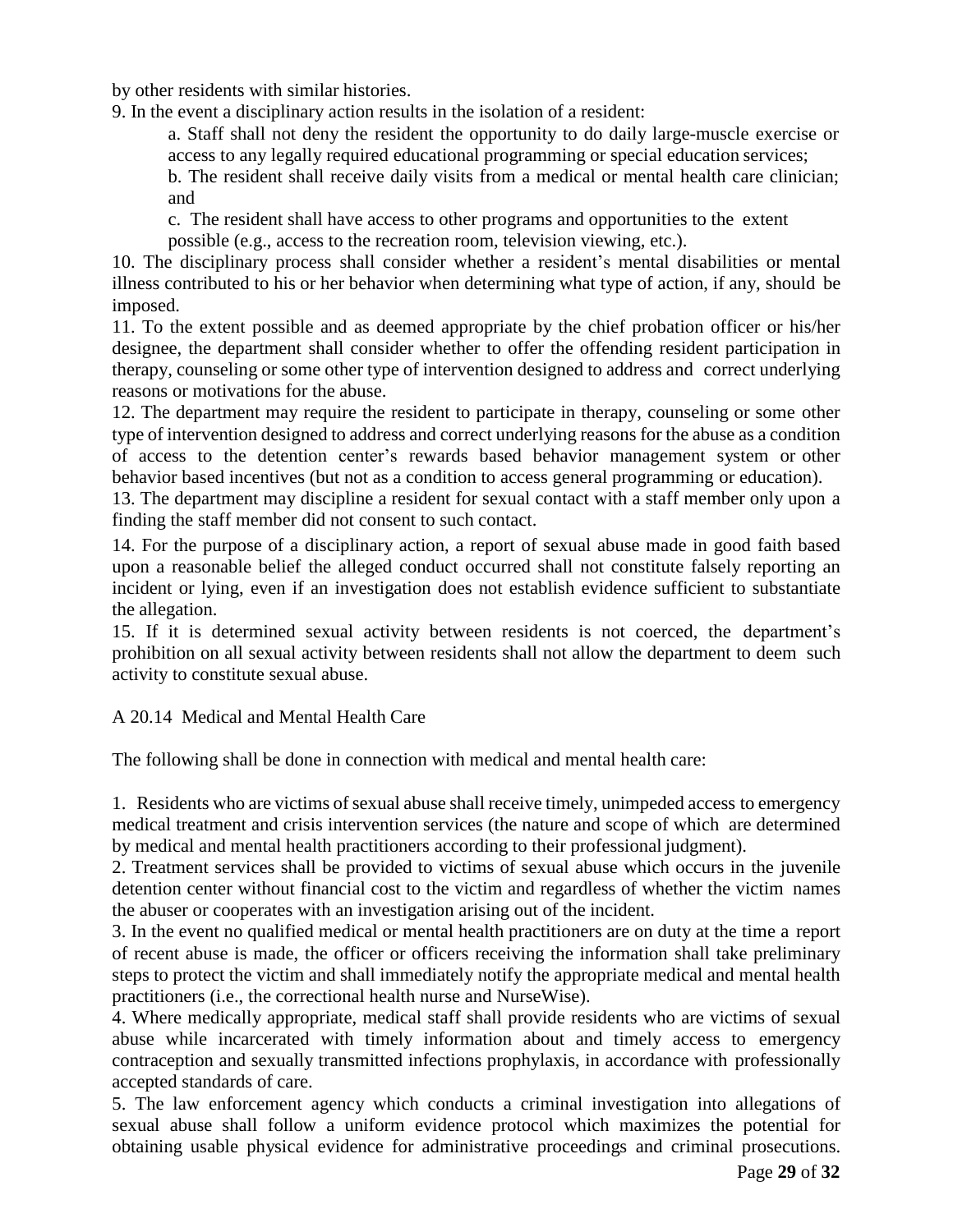The protocol must be developmentally appropriate for youth and, as appropriate, adapted from or otherwise based on the most recent edition of ―A National Protocol for Sexual Assault Medical Forensic Examinations, Adult/Adolescents‖ (published by the U.S. Department of Justice's Office on Violence Against Women) or similarly comprehensive and authoritative protocols developed after 2011.

6. The department shall offer residents who experience sexual abuse, access to forensic medical examinations, whether on-site or at an outside facility, without financial cost, where evidentiarily or medically appropriate.

7. To the extent possible, forensic medical examinations shall be performed by Sexual Assault Forensic Examiners (SAFEs) or Sexual Assault Nurse Examiners (SANEs). If SAFEs or SANEs are not available (the department shall document its efforts to provide them or make use of their services), the examinations shall be performed by other qualified medical practitioners.

8. The department shall attempt to make available to the victim a victim advocate from a rape crisis center. The rape crisis center that will be used by the department is the Southern Arizona Center Against Sexual Assault (SACASA). The SACASA may be reached at 1-800-400-1001. If a victim advocate is not available through the SACASA, the department shall make the services available through a qualified staff member from a community based organization (call NurseWise and it can help identify someone) or a qualified member of the department.

9. Detention and medical staff shall document all efforts to secure services from the SACASA. A copy of said documentation shall be placed in the resident's file.

10. If requested by the victim, a qualified department staff member, victim advocate or qualified community based organization staff member shall accompany and support the victim through the forensic medical examination process and the investigatory interviews and shall provide emotional support, crisis intervention, information, referrals, etc.

11. In cases where a law enforcement agency is asked to conduct an investigation into allegations of sexual abuse, the chief probation officer or his/her designee shall make the lead investigator aware of the requirements outlined in this subsection (specifically, A.20.14, five through ten) and ask him or her to follow them.

12. The requirements of subsection A.20.14, five through ten, shall also apply to any state entity outside of the department that is responsible for investigating allegations of sexual abuse in juvenile detention facilities and to any Department of Justice employee responsible for investigating allegations of sexual abuse in juvenile detention facilities.

13. The department shall provide residents with access to outside victim advocates for emotional support services related to sexual abuse, by providing, posting or otherwise making accessible mailing addresses and telephone numbers, including toll-free hotline numbers where available, of local, state or national victim advocacy or rape crisis organizations. Detention staff shall permit residents and representatives from the aforementioned organizations and agencies to have conversations which are private and confidential.

14. The department shall inform residents, prior to giving them access to victim advocates, that communications between them and victim advocates are strictly confidential. Residents shall also be informed that all reports of abuse will be forwarded to various authorities in accordance with mandatory reporting laws.

15. The department shall have an agreement with community service providers (specifically, the treatment provider under the regional behavioral health authority which is best suited to provide the needed services) to work with and render to residents confidential emotional support related to sexual abuse.

16. The department shall provide residents with reasonable and confidential access to their attorneys or other legal representation and reasonable access to parents or legal guardians.

17. The department shall offer medical and mental health evaluation and, as appropriate, treatment to all residents who have been victimized by sexual abuse in any correctional facility,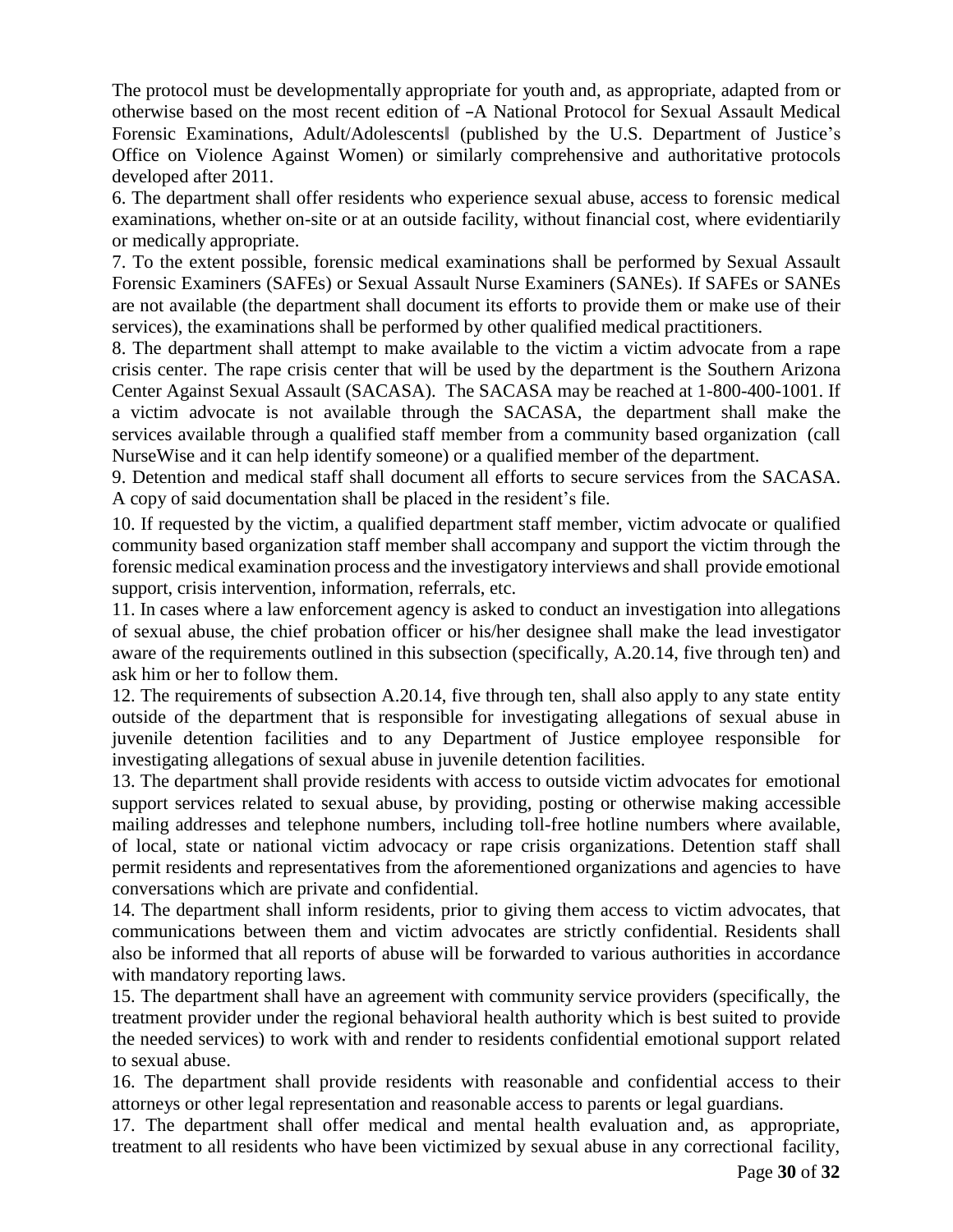lockup or juvenile detention center.

18. The evaluation and treatment of sexual abuse victims shall include appropriate follow-up services, treatment plans and, when necessary, referrals for continued care following their transfer to or placement in other facilities or release from custody.

19. The department shall provide the level of medical and mental health care to resident victims of sexual abuse consistent with the level of care anyone else in the community (i.e., a nonresident) would receive.

20. The department shall attempt to conduct a mental health evaluation of all known resident-onresident abusers within 60 days of learning of such abuse history and offer treatment when deemed appropriate by qualified mental health practitioners.

21. Resident victims of sexually abusive vaginal penetration while incarcerated shall be offered pregnancy tests. If pregnancy results from the latter, such victims shall receive timely and comprehensive information about, and timely access to, all lawful pregnancy related medical services. These types of matters shall be handled by the county's correctional health nurse.

22. Resident victims of sexual abuse while incarcerated shall be offered tests for sexually transmitted infections as medically appropriate. The preceding shall be handled by the county's correctional health nurse.

23. Treatment services provided under this subsection shall be provided to a victim without financial cost and regardless of whether the victim named the abuser or cooperated with any investigation arising out of the incident.

A 20.15 Data Collection and Review

Matters involving data collection and review shall be handled as follows:

1. The chief probation officer or his/her designee shall arrange for sexual abuse incident reviews at the conclusion of every sexual abuse investigation, including where the allegation has not been substantiated, unless the allegation has been determined to be unfounded. Such reviews shall ordinarily occur within 30 days of the conclusion of the investigation.

2. The sexual abuse incident review (SAIR) team shall consist of the chief probation officer, the chief deputy probation officer and the detention administrator. The team shall seek and consider input from investigators, medical and/or mental health practitioners and any others as determined by the team.

3. The SAIR team shall consider whether an allegation or investigation indicates a need to change a policy or practice to better prevent, detect and/or respond to incidents of sexual abuse.

4. The SAIR team shall consider whether an incident or allegation was motivated by race, ethnicity, gender identity, lesbian, gay, bisexual, transgender or intersex identification, status or perceived status, or gang affiliation, or was otherwise caused by other group dynamics at the facility.

5. The SAIR team shall examine the area in the facility where an incident allegedly occurred to assess:

- a. Whether physical barriers in the area may enable abuse;
- b. The adequacy of staffing levels in the area during different shifts; and
- c. Whether monitoring technology should be deployed or augmented to supplement supervision by staff.

6. The SAIR team shall prepare a report of its findings, including but not necessarily limited to determinations made pursuant to this subsection (specifically three through five) and any recommendations for improvement. The report shall be submitted to the presiding juvenile court judge and to the PREA compliance manager.

7. Management shall implement the recommendations for improvement, to the extent possible, in